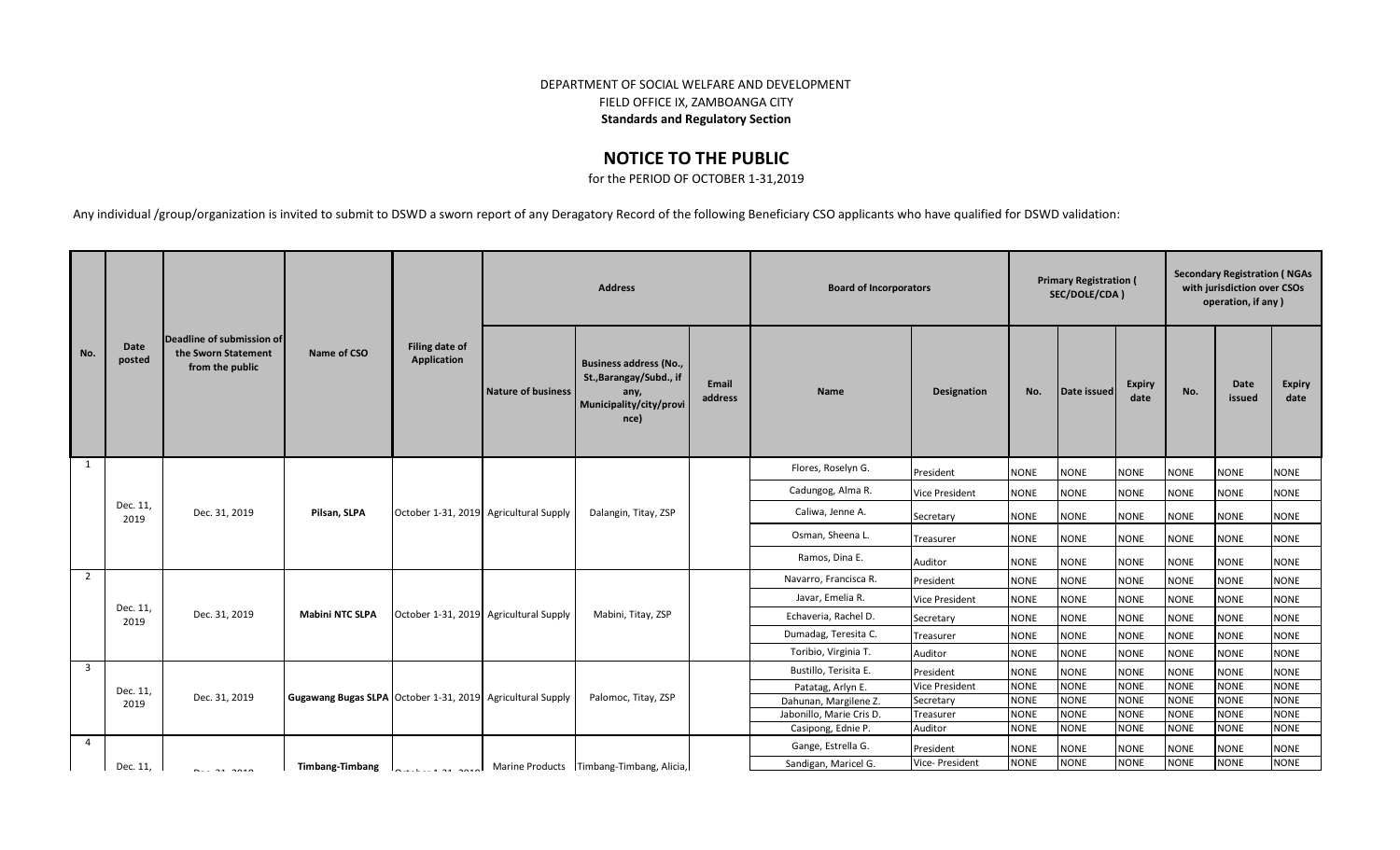|                | 2019     | Dec. 31, 2019 | Maligaya SLPA                             | <b>Uctober 1-31, 2019</b> | Traiding                              | ZSP                     | Virjino, Annabel G.      | Secretary             | <b>NONE</b> | <b>NONE</b> | <b>NONE</b> | <b>NONE</b> | <b>NONE</b> | <b>NONE</b> |
|----------------|----------|---------------|-------------------------------------------|---------------------------|---------------------------------------|-------------------------|--------------------------|-----------------------|-------------|-------------|-------------|-------------|-------------|-------------|
|                |          |               |                                           |                           |                                       |                         | Berjino, Annalou T.      | Treasurer             | <b>NONE</b> | <b>NONE</b> | <b>NONE</b> | <b>NONE</b> | <b>NONE</b> | <b>NONE</b> |
|                |          |               |                                           |                           |                                       |                         | Bidong, Thelma T.        | Auditor               | NONE        | <b>NONE</b> | <b>NONE</b> | NONE        | <b>NONE</b> | NONE        |
| 5              |          |               |                                           |                           |                                       |                         | Salinas, Leonisa M.      | President             | <b>NONE</b> | NONE        | <b>NONE</b> | <b>NONE</b> | <b>NONE</b> | <b>NONE</b> |
|                | Dec. 11, |               |                                           |                           |                                       |                         | Tumarong, Arwina C.      | Vice-President        | <b>NONE</b> | <b>NONE</b> | <b>NONE</b> | <b>NONE</b> | <b>NONE</b> | <b>NONE</b> |
|                | 2019     | Dec. 31, 2019 | <b>Sitio Pagasian SLPA</b>                | October 1-31, 2019        | <b>Crab Fattening</b>                 | Conception, Alicia, ZSP | Rojas, Jerosita C.       | Secretary             | <b>NONE</b> | <b>NONE</b> | <b>NONE</b> | <b>NONE</b> | <b>NONE</b> | <b>NONE</b> |
|                |          |               |                                           |                           |                                       |                         | Rojas, Jomenia D.        | Treasurer             | <b>NONE</b> | <b>NONE</b> | <b>NONE</b> | <b>NONE</b> | <b>NONE</b> | <b>NONE</b> |
|                |          |               |                                           |                           |                                       |                         | Alvarico, Crisanta F.    | Auditor               | <b>NONE</b> | <b>NONE</b> | <b>NONE</b> | <b>NONE</b> | <b>NONE</b> | <b>NONE</b> |
| 6              |          |               |                                           |                           |                                       |                         | Gonzaga, Elma V.         | President             | NONE        | <b>NONE</b> | NONE        | <b>NONE</b> | NONE        | <b>NONE</b> |
|                |          |               |                                           |                           |                                       |                         | Arconada, Marlyn N.      | Vice-President        | <b>NONE</b> | <b>NONE</b> | <b>NONE</b> | <b>NONE</b> | <b>NONE</b> | <b>NONE</b> |
|                | Dec. 11, | Dec. 31, 2019 | Nuevo 2 SLPA                              | October 1-31, 2019        | Bigasan                               | Purok Nuevo 2, Sanito,  |                          | Secretary             | <b>NONE</b> | <b>NONE</b> | NONE        | <b>NONE</b> | NONE        | <b>NONE</b> |
|                | 2019     |               |                                           |                           |                                       | Ipil, ZSP               | Lagare, Romalyn A.       | Treasurer             | <b>NONE</b> | <b>NONE</b> | <b>NONE</b> | <b>NONE</b> | NONE        | <b>NONE</b> |
|                |          |               |                                           |                           |                                       |                         | Capanas, Rosegen P.      | Auditor               | <b>NONE</b> | <b>NONE</b> | <b>NONE</b> | <b>NONE</b> | NONE        | <b>NONE</b> |
| $\overline{7}$ |          |               |                                           |                           |                                       |                         | Cobero, Ivy A.           | President             | <b>NONE</b> | <b>NONE</b> | <b>NONE</b> | <b>NONE</b> | <b>NONE</b> | <b>NONE</b> |
|                |          |               |                                           |                           |                                       |                         | Mojackarin, Shara T      |                       |             |             |             |             |             |             |
|                | Dec. 11, |               |                                           |                           |                                       | PRK. Neptune,           | Salih, Jumda I.          | Vice President        | <b>NONE</b> | <b>NONE</b> | <b>NONE</b> | <b>NONE</b> | <b>NONE</b> | <b>NONE</b> |
|                | 2019     | Dec. 31, 2019 | Neptune Fishing SLPA   October 1-31, 2019 |                           | Gill Net Fishing                      | Bangkerohan, Ipil, ZSP  | Cutal, Sabting C.        | Secretary             | <b>NONE</b> | <b>NONE</b> | <b>NONE</b> | <b>NONE</b> | <b>NONE</b> | <b>NONE</b> |
|                |          |               |                                           |                           |                                       |                         | Marupo, Jamira           | Treasurer             | <b>NONE</b> | <b>NONE</b> | <b>NONE</b> | <b>NONE</b> | <b>NONE</b> | <b>NONE</b> |
|                |          |               |                                           |                           |                                       |                         | Borris, Vivian S.        | Auditor               | <b>NONE</b> | <b>NONE</b> | <b>NONE</b> | <b>NONE</b> | <b>NONE</b> | <b>NONE</b> |
| 8              |          |               |                                           |                           |                                       |                         | Nabiong, Joel Y.         | President             | <b>NONE</b> | <b>NONE</b> | <b>NONE</b> | <b>NONE</b> | <b>NONE</b> | <b>NONE</b> |
|                | Dec. 11, |               | Kapatagan Kandingan                       |                           | <b>Small Ruminants</b>                |                         | Quilar, Antonia H.       | <b>Vice President</b> | <b>NONE</b> | <b>NONE</b> | <b>NONE</b> | <b>NONE</b> | <b>NONE</b> | NONE        |
|                | 2019     | Dec. 31, 2019 | <b>Farmers SLPA</b>                       | October 1-31, 2019        | (goat) Production                     | Kapatagan, Alicia, ZSP  | Insec, Jecel T.          | Secretary             | <b>NONE</b> | <b>NONE</b> | <b>NONE</b> | <b>NONE</b> | <b>NONE</b> | <b>NONE</b> |
|                |          |               |                                           |                           |                                       |                         | Genene, Gloria R         | Treasurer             | <b>NONE</b> | <b>NONE</b> | <b>NONE</b> | <b>NONE</b> | <b>NONE</b> | <b>NONE</b> |
|                |          |               |                                           |                           |                                       |                         | Sumalinog, Nelda R.      | Auditor               | NONE        | <b>NONE</b> | <b>NONE</b> | <b>NONE</b> | NONE        | <b>NONE</b> |
| 9              |          |               |                                           |                           |                                       |                         | Duran, Ibrahim C.        | President             | <b>NONE</b> | <b>NONE</b> | <b>NONE</b> | <b>NONE</b> | <b>NONE</b> | <b>NONE</b> |
|                | Dec. 11, |               |                                           |                           | Motorcycle parts                      |                         | Taha, Moctar S.          | <b>Vice President</b> | <b>NONE</b> | <b>NONE</b> | <b>NONE</b> | NONE        | NONE        | <b>NONE</b> |
|                | 2019     | Dec. 31, 2019 | Kasi Lasa SLPA                            |                           | October 1-31, 2019 supply/washing and | Tenan, Ipil, ZSP        | Untong, Leah A.          | Secretary             | <b>NONE</b> | <b>NONE</b> | <b>NONE</b> | <b>NONE</b> | <b>NONE</b> | <b>NONE</b> |
|                |          |               |                                           |                           | vulcanizing services                  |                         | Wahab, Erma D.           | Treasurer             | <b>NONE</b> | <b>NONE</b> | <b>NONE</b> | <b>NONE</b> | <b>NONE</b> | <b>NONE</b> |
|                |          |               |                                           |                           |                                       |                         | Casim, Kilan Y.          | Auditor               | <b>NONE</b> | <b>NONE</b> | <b>NONE</b> | <b>NONE</b> | <b>NONE</b> | <b>NONE</b> |
| 10             |          |               |                                           |                           |                                       |                         | Limare, Marilyn L.       | President             | <b>NONE</b> | <b>NONE</b> | <b>NONE</b> | <b>NONE</b> | <b>NONE</b> | <b>NONE</b> |
|                |          |               |                                           |                           |                                       |                         | Elumbaring, Elizabeth B. | Vice- President       | <b>NONE</b> | <b>NONE</b> | <b>NONE</b> | <b>NONE</b> | <b>NONE</b> | NONE        |
|                | Dec. 11, | Dec. 31, 2019 | <b>New Canaan</b>                         | October 1-31, 2019        | <b>Food Processing</b>                | New Canaan, Titay, ZSP  | Dagpin, Nelda M.         | Secretary             | <b>NONE</b> | <b>NONE</b> | <b>NONE</b> | <b>NONE</b> | <b>NONE</b> | <b>NONE</b> |
|                | 2019     |               | <b>Makugihan SLPA</b>                     |                           | and Marketing                         |                         | Clata, Marcela B.        | Treasurer             | <b>NONE</b> | <b>NONE</b> | <b>NONE</b> | <b>NONE</b> | <b>NONE</b> | <b>NONE</b> |
|                |          |               |                                           |                           |                                       |                         | Antone, Maricel O.       | Auditor               | <b>NONE</b> | <b>NONE</b> | <b>NONE</b> | <b>NONE</b> | <b>NONE</b> | <b>NONE</b> |
| 11             |          |               |                                           |                           |                                       |                         | Abtarul, Nadzma A        | President             | <b>NONE</b> | <b>NONE</b> | <b>NONE</b> | <b>NONE</b> | <b>NONE</b> | <b>NONE</b> |
|                |          |               |                                           |                           |                                       |                         | Alisane, Mobin, S.       | Vice-President        | <b>NONE</b> | <b>NONE</b> | <b>NONE</b> | <b>NONE</b> | <b>NONE</b> | <b>NONE</b> |
|                | Dec. 11, | Dec. 31, 2019 | <b>Santan SLPA</b>                        | October 1-31, 2019        | <b>Rice Trading</b>                   | PRK.Santan 2, Caparan,  | Bangsa, Aida A.          | Secretary             | <b>NONE</b> | <b>NONE</b> | <b>NONE</b> | <b>NONE</b> | <b>NONE</b> | <b>NONE</b> |
|                | 2019     |               |                                           |                           |                                       | Ipil, ZSP               | Salihuddin, Alsy A.      | Treasurer             | <b>NONE</b> | <b>NONE</b> | <b>NONE</b> | <b>NONE</b> | <b>NONE</b> | <b>NONE</b> |
|                |          |               |                                           |                           |                                       |                         | Ugigi, Jimar S.          | Auditor               | <b>NONE</b> | <b>NONE</b> | <b>NONE</b> | <b>NONE</b> | <b>NONE</b> | <b>NONE</b> |
| 12             |          |               |                                           |                           |                                       |                         | Bernos, Leonila A        | President             | <b>NONE</b> | <b>NONE</b> | <b>NONE</b> | <b>NONE</b> | <b>NONE</b> | <b>NONE</b> |
|                |          |               |                                           |                           |                                       |                         | Redera, Victoria G.      | Vice-President        | <b>NONE</b> | <b>NONE</b> | <b>NONE</b> | <b>NONE</b> | <b>NONE</b> | <b>NONE</b> |
|                | Dec. 11, | Dec. 31, 2019 | B.S Mauswagon SLPA   October 1-31, 2019   |                           | Rice Retailer and                     | Purok Bagong Silang,    | Castañares, Jaimalyn B.  | Secretary             | <b>NONE</b> | <b>NONE</b> | <b>NONE</b> | <b>NONE</b> | <b>NONE</b> | <b>NONE</b> |
|                | 2019     |               |                                           |                           | <b>Fishing Supply</b>                 | Bulu-an, Ipil, ZSP      | Panes, Menchie J         | Treasurer             | <b>NONE</b> | <b>NONE</b> | <b>NONE</b> | <b>NONE</b> | <b>NONE</b> | <b>NONE</b> |
|                |          |               |                                           |                           |                                       |                         | Lapasaran, Manilyn P.    | Auditor               | <b>NONE</b> | <b>NONE</b> | <b>NONE</b> | NONE        | NONE        | NONE        |
| 13             |          |               |                                           |                           |                                       |                         | Durano, Reynelda T.      | President             | NONE        | <b>NONE</b> | <b>NONE</b> | NONE        | NONE        | <b>NONE</b> |
|                |          |               |                                           |                           |                                       |                         | Balugay, Marites F.      | Vice President        | NONE        | <b>NONE</b> | NONE        | NONE        | NONE        | NONE        |
|                | Dec. 11, | Dec. 31, 2019 | Pag-Unlad SLPA                            | October 1-31, 2019        | Rice and Corn                         | PRK. Saturn,            | Cabarles, Cherrylyn B.   | Secretary             | <b>NONE</b> | <b>NONE</b> | <b>NONE</b> | NONE        | NONE        | <b>NONE</b> |
|                | 2019     |               |                                           |                           | Trading                               | Bangkerohan, Ipil, ZSP  | Salvador, Leyneth B      | Treasurer             | NONE        | <b>NONE</b> | <b>NONE</b> | NONE        | NONE        | NONE        |
|                |          |               |                                           |                           |                                       |                         | Ladiero, Josephine P.    | Auditor               | NONE        | <b>NONE</b> | <b>NONE</b> | NONE        | <b>NONE</b> | NONE        |
| 14             |          |               |                                           |                           |                                       |                         | Dupio, Arlene D.         | President             | <b>NONE</b> | <b>NONE</b> | <b>NONE</b> | <b>NONE</b> | <b>NONE</b> | <b>NONE</b> |
|                |          |               |                                           |                           |                                       |                         |                          |                       |             |             |             |             |             |             |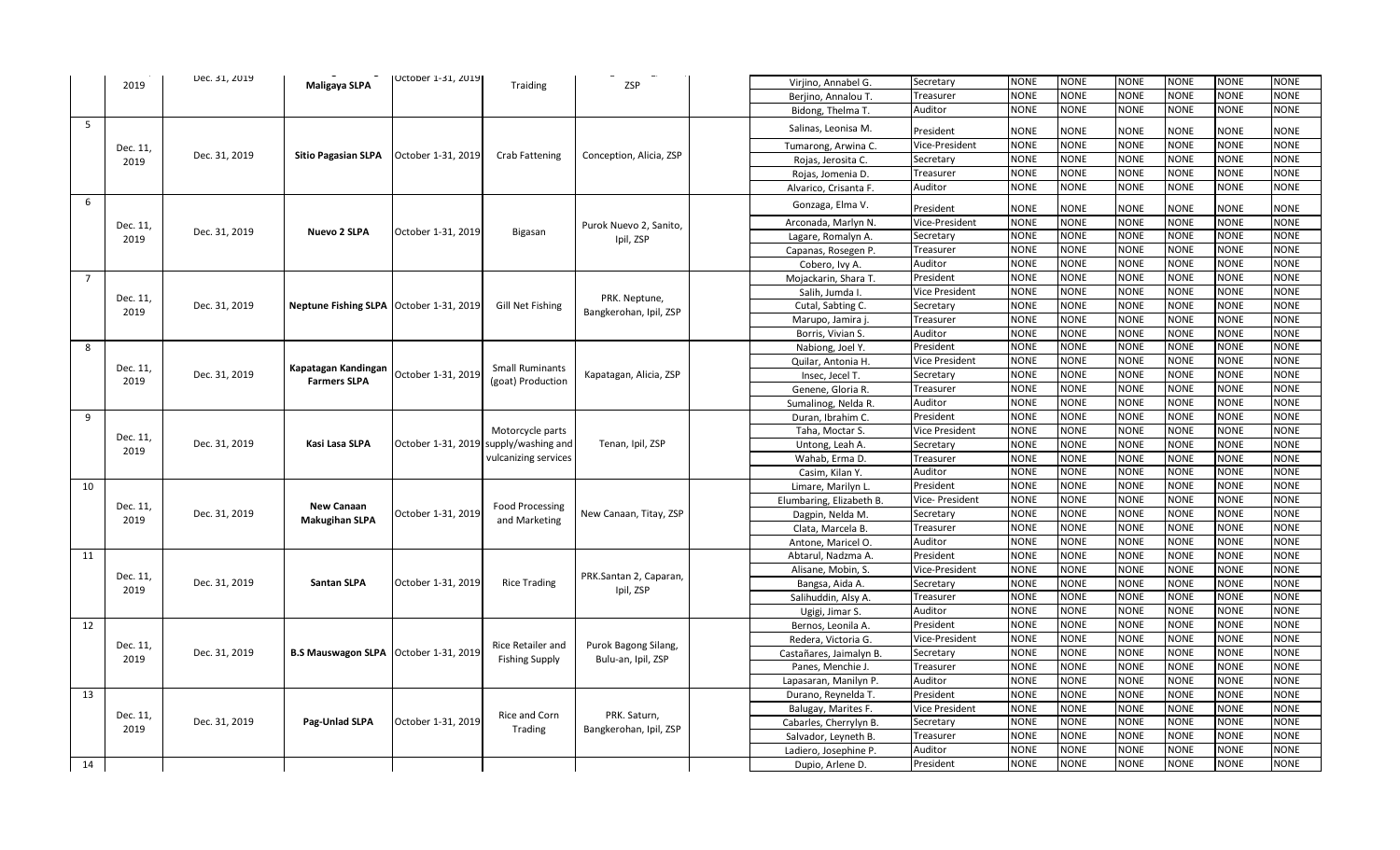|    |                  |               |                                          |                    |                        |                          | Artubal, Jocelyn B.    | Vice President  | NONE        | NONE        | <b>NONE</b> | NONE        | <b>NONE</b> | <b>NONE</b> |
|----|------------------|---------------|------------------------------------------|--------------------|------------------------|--------------------------|------------------------|-----------------|-------------|-------------|-------------|-------------|-------------|-------------|
|    | Dec. 11,<br>2019 | Dec. 31, 2019 | Baluno Farmers SLPA   October 1-31, 2019 |                    | <b>Rice Trading</b>    | Milagrosa, Alicia, ZSP   | Sangcaon, Perlita B.   | Secretary       | NONE        | NONE        | <b>NONE</b> | <b>NONE</b> | <b>NONE</b> | <b>NONE</b> |
|    |                  |               |                                          |                    |                        |                          | Saritado, Arlene A.    | Treasurer       | <b>NONE</b> | <b>NONE</b> | <b>NONE</b> | <b>NONE</b> | <b>NONE</b> | <b>NONE</b> |
|    |                  |               |                                          |                    |                        |                          | Sangca-on, Marissa E.  | Auditor         | <b>NONE</b> | <b>NONE</b> | <b>NONE</b> | <b>NONE</b> | <b>NONE</b> | <b>NONE</b> |
| 15 |                  |               |                                          |                    |                        |                          | Porilla, Alfredo V.    | President       | NONE        | NONE        | <b>NONE</b> | <b>NONE</b> | <b>NONE</b> | <b>NONE</b> |
|    |                  |               |                                          |                    |                        |                          | Taha, Maila B.         | Vice President  | NONE        | <b>NONE</b> | <b>NONE</b> | NONE        | <b>NONE</b> | <b>NONE</b> |
|    | Dec. 11,<br>2019 | Dec. 31, 2019 | <b>Krislam SLPA</b>                      | October 1-31, 2019 | Bigasan                | Tenan, Ipil, ZSP         | Tipa, Genevieve E.     | Secretary       | <b>NONE</b> | <b>NONE</b> | <b>NONE</b> | <b>NONE</b> | <b>NONE</b> | <b>NONE</b> |
|    |                  |               |                                          |                    |                        |                          | Mohammad, Haira T.     | Treasurer       | <b>NONE</b> | NONE        | <b>NONE</b> | <b>NONE</b> | <b>NONE</b> | <b>NONE</b> |
|    |                  |               |                                          |                    |                        |                          | Aninon, Juria T.       | Auditor         | NONE        | <b>NONE</b> | <b>NONE</b> | <b>NONE</b> | NONE        | <b>NONE</b> |
| 16 |                  |               |                                          |                    |                        |                          | Vailoces, Priscilla D. | President       | <b>NONE</b> | <b>NONE</b> | <b>NONE</b> | <b>NONE</b> | <b>NONE</b> | <b>NONE</b> |
|    | Dec. 11,         |               | Mabini Green Leaves                      |                    |                        |                          | Turcolas, Frumencia O. | Vice- President | <b>NONE</b> | <b>NONE</b> | <b>NONE</b> | <b>NONE</b> | <b>NONE</b> | <b>NONE</b> |
|    | 2019             | Dec. 31, 2019 | <b>SLPA</b>                              | October 1-31, 2019 | General<br>Merchandise | Mabini, Titay, ZSP       | Clarion, Dioscora O.   | Secretary       | NONE        | <b>NONE</b> | <b>NONE</b> | <b>NONE</b> | NONE        | <b>NONE</b> |
|    |                  |               |                                          |                    |                        |                          | Oporto, Rosemarie V.   | Treasurer       | NONE        | <b>NONE</b> | <b>NONE</b> | NONE        | <b>NONE</b> | <b>NONE</b> |
|    |                  |               |                                          |                    |                        |                          | Villarmante, Elegin M. | Auditor         | <b>NONE</b> | <b>NONE</b> | <b>NONE</b> | <b>NONE</b> | <b>NONE</b> | <b>NONE</b> |
| 17 |                  |               |                                          |                    |                        |                          | Banlat, Josephine A.   | President       | <b>NONE</b> | <b>NONE</b> | <b>NONE</b> | <b>NONE</b> | NONE        | <b>NONE</b> |
|    |                  |               | <b>New Canaan Solid</b>                  |                    |                        |                          | Palarion, Maria M      | Vice-President  | NONE        | <b>NONE</b> | <b>NONE</b> | <b>NONE</b> | VONE        | <b>NONE</b> |
|    | Dec. 11,<br>2019 | Dec. 31, 2019 | <b>SLPA</b>                              | October 1-31, 2019 | General<br>Merchandise | New Canaan, Titay, ZSP   | Tampong, Catalina E.   | Secretary       | <b>NONE</b> | <b>NONE</b> | <b>NONE</b> | <b>NONE</b> | <b>NONE</b> | <b>NONE</b> |
|    |                  |               |                                          |                    |                        |                          | Gamil, Maribel D.      | Treasurer       | <b>NONE</b> | <b>NONE</b> | <b>NONE</b> | <b>NONE</b> | NONE        | <b>NONE</b> |
|    |                  |               |                                          |                    |                        |                          | Cagbabanua, Emma D.    | Auditor         | NONE        | <b>NONE</b> | <b>NONE</b> | <b>NONE</b> | <b>NONE</b> | <b>NONE</b> |
| 18 |                  |               |                                          |                    |                        |                          | Ferrer, Eden V.        | President       | NONE        | <b>NONE</b> | <b>NONE</b> | NONE        | <b>NONE</b> | <b>NONE</b> |
|    | Dec. 11,         |               |                                          |                    | General                | Purok greenfield sanito, | Udtohan, Emelyn S.     | Vice-President  | <b>NONE</b> | <b>NONE</b> | <b>NONE</b> | <b>NONE</b> | NONE        | <b>NONE</b> |
|    | 2019             | Dec. 31, 2019 | <b>Greenfield SLPA</b>                   | October 1-31, 2019 | Merchandise            | Ipil, ZSP                | Velasco, Susana B.     | Secretary       | NONE        | <b>NONE</b> | <b>NONE</b> | <b>NONE</b> | <b>NONE</b> | <b>NONE</b> |
|    |                  |               |                                          |                    |                        |                          | Entana, Lorena T.      | Treasurer       | NONE        | <b>NONE</b> | <b>NONE</b> | NONE        | NONE        | NONE        |
|    |                  |               |                                          |                    |                        |                          | Tacal, Leah M.         | Auditor         | <b>NONE</b> | <b>NONE</b> | <b>NONE</b> | <b>NONE</b> | NONE        | <b>NONE</b> |
| 19 |                  |               |                                          |                    |                        |                          | Abbas, Junhar P.       | President       | <b>NONE</b> | <b>NONE</b> | <b>NONE</b> | <b>NONE</b> | <b>NONE</b> | <b>NONE</b> |
|    | Dec. 11,         |               |                                          |                    | General                |                          | Abdullah, Hamsel .     | Vice President  | NONE        | <b>NONE</b> | <b>NONE</b> | <b>NONE</b> | VONE        | <b>NONE</b> |
|    | 2019             | Dec. 31, 2019 | <b>TINABANGAY SLPA</b>                   | October 1-31, 2019 | Merchandise            | Tenan, Ipil, ZSP         | Bakil, Apie A.         | Secretary       | NONE        | <b>NONE</b> | <b>NONE</b> | NONE        | NONE        | <b>NONE</b> |
|    |                  |               |                                          |                    |                        |                          | Bual, Jocelyn P.       | Treasurer       | <b>NONE</b> | <b>NONE</b> | <b>NONE</b> | <b>NONE</b> | NONE        | <b>NONE</b> |
|    |                  |               |                                          |                    |                        |                          | Ashmad, Maynie R       | Auditor         | NONE        | <b>NONE</b> | <b>NONE</b> | <b>NONE</b> | <b>NONE</b> | <b>NONE</b> |
| 20 |                  |               |                                          |                    |                        |                          | Apilan, Agnes R.       | President       | NONE        | <b>NONE</b> | <b>NONE</b> | NONE        | NONE        | NONE        |
|    | Dec. 11,         |               |                                          |                    | General                | PRK. Mangga, Caparan,    | Velas, Evangelina      | Vice President  | <b>NONE</b> | <b>NONE</b> | <b>NONE</b> | <b>NONE</b> | <b>NONE</b> | <b>NONE</b> |
|    | 2019             | Dec. 31, 2019 | <b>MANGGA SLPA</b>                       | October 1-31, 2019 | Merchandise            | Ipil, ZSP                | Revantad, Clarita A    | Secretary       | <b>NONE</b> | <b>NONE</b> | <b>NONE</b> | <b>NONE</b> | NONE        | <b>NONE</b> |
|    |                  |               |                                          |                    |                        |                          | Hidlao, Eduardo R.     | Treasurer       | <b>NONE</b> | <b>NONE</b> | <b>NONE</b> | <b>NONE</b> | NONE        | <b>NONE</b> |
|    |                  |               |                                          |                    |                        |                          | Velas, Remedios S.     | Auditor         | NONE        | <b>NONE</b> | <b>NONE</b> | NONE        | NONE        | <b>NONE</b> |
| 21 |                  |               |                                          |                    |                        |                          | Lopez, Rowena S.       | President       | <b>NONE</b> | <b>NONE</b> | <b>NONE</b> | <b>NONE</b> | <b>NONE</b> | <b>NONE</b> |
|    | Dec. 11,         |               | <b>LUTIMAN FARMERS'</b>                  |                    | General                |                          | Machubar, Nelia G      | Vice President  | <b>NONE</b> | <b>NONE</b> | <b>NONE</b> | <b>NONE</b> | NONE        | <b>NONE</b> |
|    | 2019             | Dec. 31, 2019 | <b>SLPA</b>                              | October 1-31, 2019 | Merchandise            | Lutiman, Alicia, ZSP     | Puada, Janine B.       | Secretary       | <b>NONE</b> | <b>NONE</b> | <b>NONE</b> | NONE        | NONE        | NONE        |
|    |                  |               |                                          |                    |                        |                          | Estero, Caroline C.    | Treasurer       | <b>NONE</b> | <b>NONE</b> | <b>NONE</b> | <b>NONE</b> | NONE        | <b>NONE</b> |
|    |                  |               |                                          |                    |                        |                          | Ending, Leonive S.     | Auditor         | <b>NONE</b> | <b>NONE</b> | <b>NONE</b> | <b>NONE</b> | NONE        | <b>NONE</b> |
| 22 |                  |               |                                          |                    |                        |                          | Barliso, Raleigh R.    | President       | NONE        | <b>NONE</b> | <b>NONE</b> | NONE        | NONE        | NONE        |
|    | Dec. 11,         |               | <b>Purok Gumamela</b>                    |                    | General                |                          | Ramos, Rosalinda P.    | Vice- President | <b>NONE</b> | <b>NONE</b> | <b>NONE</b> | <b>NONE</b> | NONE        | <b>NONE</b> |
|    | 2019             | Dec. 31, 2019 | <b>Merchandiser SLPA</b>                 | October 1-31, 2019 | Merchandise            | Milagrosa, Alicia, ZSP   | Baylon, Ma. Medina F.  | Secretary       | <b>NONE</b> | <b>NONE</b> | <b>NONE</b> | <b>NONE</b> | NONE        | <b>NONE</b> |
|    |                  |               |                                          |                    |                        |                          | Ortega, Rosalie R.     | Treasurer       | <b>NONE</b> | <b>NONE</b> | <b>NONE</b> | <b>NONE</b> | NONE        | <b>NONE</b> |
|    |                  |               |                                          |                    |                        |                          | Tribunalo, Listena R.  | Auditor         | <b>NONE</b> | <b>NONE</b> | <b>NONE</b> | <b>NONE</b> | NONE        | NONE        |
| 23 |                  |               |                                          |                    |                        |                          | Muyargas, Benjamin R.  | President       | NONE        | <b>NONE</b> | <b>NONE</b> | <b>NONE</b> | NONE        | <b>NONE</b> |
|    | Dec. 11,         |               |                                          |                    |                        | PRK. Saturn,             | Aremala, Janeth T.     | Vice-President  | <b>NONE</b> | <b>NONE</b> | <b>NONE</b> | <b>NONE</b> | NONE        | <b>NONE</b> |
|    | 2019             | Dec. 31, 2019 | SATURN AGRIVET SLPA October 1-31, 2019   |                    | <b>Agrivet Supply</b>  | Bangkerohan, Ipil, ZSP   | Borres, Riza Joy E.    | Secretary       | <b>NONE</b> | <b>NONE</b> | <b>NONE</b> | <b>NONE</b> | NONE        | <b>NONE</b> |
|    |                  |               |                                          |                    |                        |                          | Villaespin, Gypsy B.   | Treasurer       | <b>NONE</b> | <b>NONE</b> | <b>NONE</b> | NONE        | NONE        | <b>NONE</b> |
|    |                  |               |                                          |                    |                        |                          | Anquillano, Edwina     | Auditor         | <b>NONE</b> | <b>NONE</b> | <b>NONE</b> | <b>NONE</b> | <b>NONE</b> | <b>NONE</b> |
| 24 |                  |               |                                          |                    |                        |                          | Roda, Arcelyn B.       | President       | <b>NONE</b> | <b>NONE</b> | <b>NONE</b> | <b>NONE</b> | <b>NONE</b> | <b>NONE</b> |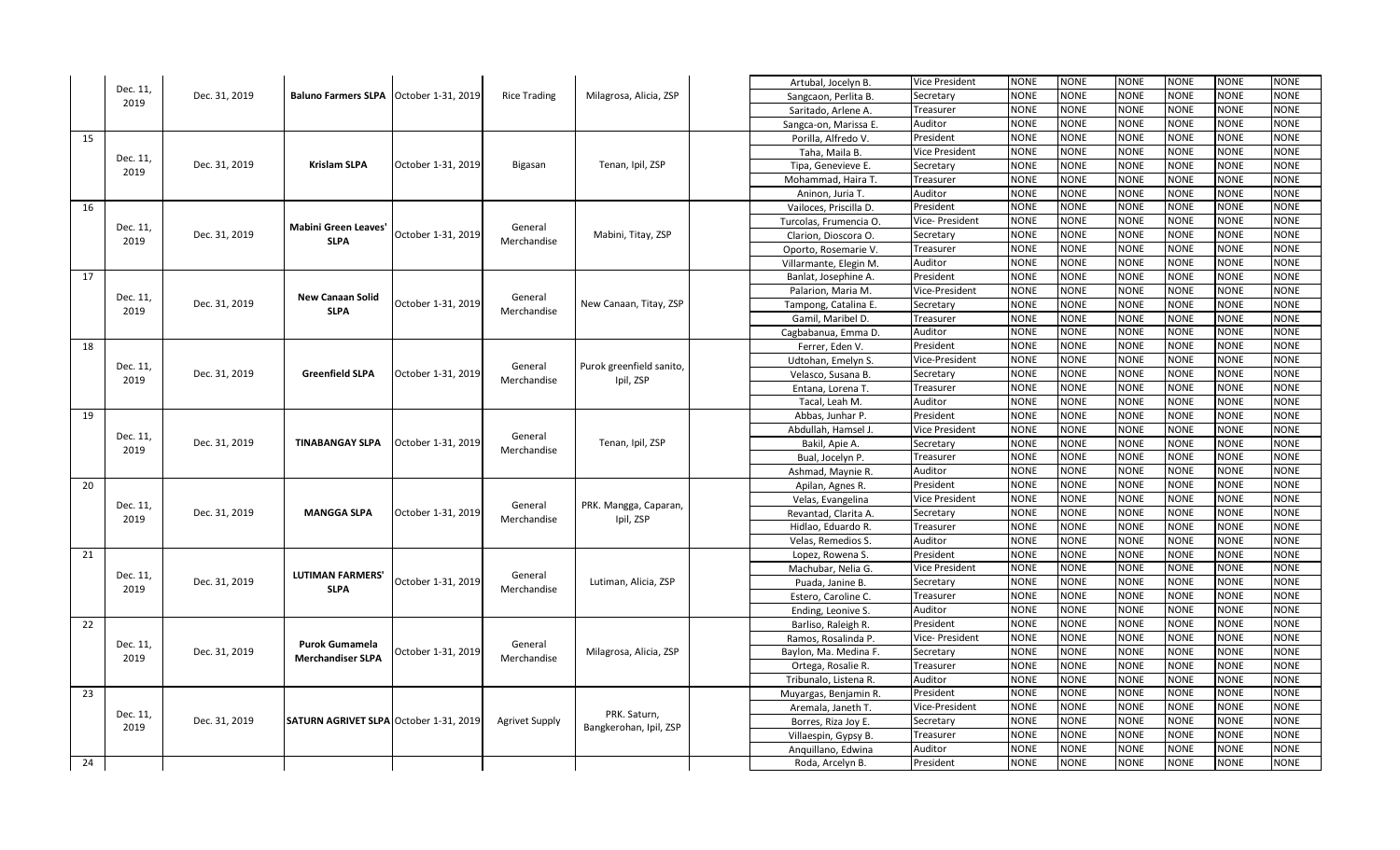|    |                  |               | <b>ALOEVERA</b>                              |                    |                                       |                                       | Bayote, Trinidad L            | Vice-President        | NONE        | NONE        | <b>NONE</b> | NONE        | NONE        | <b>NONE</b> |
|----|------------------|---------------|----------------------------------------------|--------------------|---------------------------------------|---------------------------------------|-------------------------------|-----------------------|-------------|-------------|-------------|-------------|-------------|-------------|
|    | Dec. 11,<br>2019 | Dec. 31, 2019 | <b>MADASIGON SLPA</b>                        | October 1-31, 2019 | <b>Agrivet Supply</b>                 | Purok Aloevera, Bulu-an,<br>Ipil, ZSP | Lumbo, Genefe F.              | Secretary             | NONE        | NONE        | <b>NONE</b> | <b>NONE</b> | <b>NONE</b> | <b>NONE</b> |
|    |                  |               |                                              |                    |                                       |                                       | Bayote, Emelia B.             | Treasurer             | <b>NONE</b> | <b>NONE</b> | <b>NONE</b> | <b>NONE</b> | <b>NONE</b> | <b>NONE</b> |
|    |                  |               |                                              |                    |                                       |                                       | Cainglet, Amelita B.          | Auditor               | <b>NONE</b> | <b>NONE</b> | <b>NONE</b> | <b>NONE</b> | <b>NONE</b> | <b>NONE</b> |
| 25 |                  |               |                                              |                    |                                       |                                       | Jumawid, Joann C.             | President             | NONE        | NONE        | <b>NONE</b> | <b>NONE</b> | <b>NONE</b> | <b>NONE</b> |
|    |                  |               |                                              |                    |                                       |                                       | Tomocon, Maria B              | Vice President        | NONE        | <b>NONE</b> | <b>NONE</b> | NONE        | <b>NONE</b> | <b>NONE</b> |
|    | Dec. 11,<br>2019 | Dec. 31, 2019 | <b>MALIPAYON SLPA</b>                        | October 1-31, 2019 | <b>Agrivet Supply</b>                 | Purok Malipayon, Bulu-                | Caballero, Josephine S.       | Secretary             | <b>NONE</b> | <b>NONE</b> | <b>NONE</b> | <b>NONE</b> | <b>NONE</b> | <b>NONE</b> |
|    |                  |               |                                              |                    |                                       | an, Ipil, ZSP                         | Dagumo, Sahaya S.             | Treasurer             | <b>NONE</b> | NONE        | <b>NONE</b> | <b>NONE</b> | <b>NONE</b> | <b>NONE</b> |
|    |                  |               |                                              |                    |                                       |                                       | Cuento, Rebecca J             | Auditor               | NONE        | <b>NONE</b> | <b>NONE</b> | <b>NONE</b> | NONE        | <b>NONE</b> |
| 26 |                  |               |                                              |                    |                                       |                                       | Inso, Rodelyn T.              | President             | <b>NONE</b> | <b>NONE</b> | <b>NONE</b> | <b>NONE</b> | <b>NONE</b> | <b>NONE</b> |
|    | Dec. 11,         |               |                                              |                    |                                       |                                       | Segunda, Charlyn B.           | Vice President        | <b>NONE</b> | NONE        | <b>NONE</b> | <b>NONE</b> | <b>NONE</b> | <b>NONE</b> |
|    | 2019             | Dec. 31, 2019 | <b>ACASIA SLPA</b>                           |                    | October 1-31, 2019 Mini Grocery Store | Purok Acasia, Bulu-an,<br>Ipil, ZSP   | Jubilan, Eden D.              | Secretary             | NONE        | <b>NONE</b> | <b>NONE</b> | <b>NONE</b> | NONE        | <b>NONE</b> |
|    |                  |               |                                              |                    |                                       |                                       | Aranas, Lerma L.              | Treasurer             | NONE        | <b>NONE</b> | <b>NONE</b> | NONE        | <b>NONE</b> | <b>NONE</b> |
|    |                  |               |                                              |                    |                                       |                                       | Latao, Marilouy M.            | Auditor               | <b>NONE</b> | <b>NONE</b> | <b>NONE</b> | <b>NONE</b> | <b>NONE</b> | <b>NONE</b> |
| 27 |                  |               |                                              |                    |                                       |                                       | Yabes, Lolita L.              | President             | <b>NONE</b> | <b>NONE</b> | <b>NONE</b> | <b>NONE</b> | NONE        | <b>NONE</b> |
|    |                  |               |                                              |                    |                                       |                                       | Jumawid, Christyline C.       | Vice President        | NONE        | <b>NONE</b> | <b>NONE</b> | <b>NONE</b> | VONE        | <b>NONE</b> |
|    | Dec. 11,<br>2019 | Dec. 31, 2019 | PAG-ASA SLPA                                 | October 1-31, 2019 | Buy and Sell Rice                     | Namnama, Titay, ZSP                   | Villacorta, Crezeldethjade A. | Secretary             | <b>NONE</b> | <b>NONE</b> | <b>NONE</b> | <b>NONE</b> | <b>NONE</b> | <b>NONE</b> |
|    |                  |               |                                              |                    |                                       |                                       | Corpuz, Nonina D.             | Treasurer             | <b>NONE</b> | <b>NONE</b> | <b>NONE</b> | <b>NONE</b> | NONE        | <b>NONE</b> |
|    |                  |               |                                              |                    |                                       |                                       | Bautista, Georgette C.        | Auditor               | NONE        | <b>NONE</b> | <b>NONE</b> | <b>NONE</b> | <b>NONE</b> | <b>NONE</b> |
| 28 |                  |               |                                              |                    |                                       |                                       | Susao, Gina Pl                | President             | NONE        | <b>NONE</b> | <b>NONE</b> | NONE        | <b>NONE</b> | <b>NONE</b> |
|    | Dec. 11,         |               | <b>CONCEPTION PUROK 1</b>                    |                    |                                       |                                       | Panday, Leonora T.            | Vice- President       | <b>NONE</b> | <b>NONE</b> | <b>NONE</b> | <b>NONE</b> | NONE        | <b>NONE</b> |
|    | 2019             | Dec. 31, 2019 | <b>SLPA</b>                                  | October 1-31, 2019 | <b>Rice Trading</b>                   | Conception, Alicia, ZSP               | Susao, Eugine M.              | Secretary             | NONE        | <b>NONE</b> | <b>NONE</b> | <b>NONE</b> | <b>NONE</b> | <b>NONE</b> |
|    |                  |               |                                              |                    |                                       |                                       | Mendoza, Roberto Jr. G.       | Treasurer             | NONE        | <b>NONE</b> | <b>NONE</b> | NONE        | NONE        | NONE        |
|    |                  |               |                                              |                    |                                       |                                       | Lumec, Marivic D.             | Auditor               | <b>NONE</b> | <b>NONE</b> | <b>NONE</b> | <b>NONE</b> | NONE        | <b>NONE</b> |
| 29 |                  |               |                                              |                    |                                       |                                       | Constancio, Sabiniana F.      | President             | <b>NONE</b> | <b>NONE</b> | <b>NONE</b> | <b>NONE</b> | <b>NONE</b> | <b>NONE</b> |
|    |                  |               | <b>CENTRO CAPASAN</b><br><b>SLPA</b>         | October 1-31, 2019 | Rice and Corn<br>Trading              | PRK. Centro, Caparan,<br>Ipil, ZSP    | Larot, Deifina O.             | Vice-President        | NONE        | <b>NONE</b> | <b>NONE</b> | <b>NONE</b> | VONE        | <b>NONE</b> |
|    | Dec. 11,<br>2019 | Dec. 31, 2019 |                                              |                    |                                       |                                       | Mejos, Nenita R.              | Secretary             | NONE        | <b>NONE</b> | <b>NONE</b> | <b>NONE</b> | NONE        | <b>NONE</b> |
|    |                  |               |                                              |                    |                                       |                                       | Bartiana, Marilyn A.          | Treasurer             | <b>NONE</b> | <b>NONE</b> | <b>NONE</b> | <b>NONE</b> | NONE        | <b>NONE</b> |
|    |                  |               |                                              |                    |                                       |                                       | Ratilla, Airene G.            | Auditor               | NONE        | <b>NONE</b> | <b>NONE</b> | <b>NONE</b> | <b>NONE</b> | <b>NONE</b> |
| 30 |                  |               |                                              |                    |                                       |                                       | Fabillaran, Pacita G.         | President             | NONE        | <b>NONE</b> | <b>NONE</b> | NONE        | NONE        | NONE        |
|    | Dec. 11,         |               | <b>Makilas Paningkamot</b>                   |                    | Hog Raising & Agri                    | PRK. Everlasting,                     | Beronio, Jessica D.           | Vice-President        | <b>NONE</b> | <b>NONE</b> | <b>NONE</b> | <b>NONE</b> | <b>NONE</b> | <b>NONE</b> |
|    | 2019             | Dec. 31, 2019 | sa Kababayen-an SLPA                         | October 1-31, 2019 | <b>Based Trading</b>                  | Makilas, Ipil, ZSP                    | Beronio, Maricel M            | Secretary             | <b>NONE</b> | <b>NONE</b> | <b>NONE</b> | <b>NONE</b> | NONE        | <b>NONE</b> |
|    |                  |               |                                              |                    |                                       |                                       | Tamar, Florita R.             | Treasurer             | <b>NONE</b> | <b>NONE</b> | <b>NONE</b> | <b>NONE</b> | NONE        | <b>NONE</b> |
|    |                  |               |                                              |                    |                                       |                                       | Remollo, Sheila T.            | Auditor               | NONE        | <b>NONE</b> | <b>NONE</b> | NONE        | NONE        | <b>NONE</b> |
| 31 |                  |               |                                              |                    |                                       |                                       | Graciano, Roberto N           | President             | <b>NONE</b> | <b>NONE</b> | <b>NONE</b> | <b>NONE</b> | <b>NONE</b> | <b>NONE</b> |
|    | Dec. 11,         |               |                                              |                    |                                       |                                       | Sumalindong, Larion Q.        | Vice President        | <b>NONE</b> | <b>NONE</b> | <b>NONE</b> | <b>NONE</b> | NONE        | <b>NONE</b> |
|    | 2019             | Dec. 31, 2019 | <b>SUBYA FARMERS SLPA October 1-31, 2019</b> |                    | Swine Production                      | Kapatagan, Alicia, ZSP                | Sumalinog, Liecel C.          | Secretary             | <b>NONE</b> | NONE        | <b>NONE</b> | <b>NONE</b> | NONE        | NONE        |
|    |                  |               |                                              |                    |                                       |                                       | Mariano, Saripa Q.            | Treasurer             | <b>NONE</b> | <b>NONE</b> | <b>NONE</b> | <b>NONE</b> | NONE        | <b>NONE</b> |
|    |                  |               |                                              |                    |                                       |                                       | Quelar, Michelle B.           | Auditor               | <b>NONE</b> | <b>NONE</b> | <b>NONE</b> | <b>NONE</b> | NONE        | <b>NONE</b> |
| 32 |                  |               |                                              |                    |                                       |                                       | Babaran, Maria Elena S.       | President             | <b>NONE</b> | <b>NONE</b> | <b>NONE</b> | <b>NONE</b> | NONE        | NONE        |
|    | Dec. 11,         |               | <b>CONCEPTION LUCKY</b>                      |                    |                                       |                                       | Quiros, Ritchel M.            | <b>Vice President</b> | <b>NONE</b> | <b>NONE</b> | <b>NONE</b> | <b>NONE</b> | NONE        | <b>NONE</b> |
|    | 2019             | Dec. 31, 2019 | <b>GO SLPA</b>                               | October 1-31, 2019 | Swine Production                      | Conception, Alicia, ZSP               | Tamola, Joan M.               | Secretary             | <b>NONE</b> | <b>NONE</b> | <b>NONE</b> | <b>NONE</b> | NONE        | <b>NONE</b> |
|    |                  |               |                                              |                    |                                       |                                       | Jumamil, Ginalyn M.           | Treasurer             | <b>NONE</b> | <b>NONE</b> | <b>NONE</b> | <b>NONE</b> | NONE        | <b>NONE</b> |
|    |                  |               |                                              |                    |                                       |                                       | Canangga, Vivicecil A         | Auditor               | <b>NONE</b> | <b>NONE</b> | <b>NONE</b> | <b>NONE</b> | NONE        | NONE        |
| 33 |                  |               |                                              |                    |                                       |                                       | Reyes, Imelda C.              | President             | NONE        | <b>NONE</b> | <b>NONE</b> | <b>NONE</b> | NONE        | <b>NONE</b> |
|    | Dec. 11,         |               |                                              |                    | Hog Raising & Agri                    | PRK. Dunggoan, Upper                  | Sayre, Cristeft R.            | Vice President        | <b>NONE</b> | <b>NONE</b> | <b>NONE</b> | <b>NONE</b> | NONE        | <b>NONE</b> |
|    | 2019             | Dec. 31, 2019 | <b>SUGGOAN SLPA</b>                          | October 1-31, 2019 | <b>Based Traiding</b>                 | Pangi, Ipil, ZSP                      | Moran, Pilma T.               | Secretary             | <b>NONE</b> | <b>NONE</b> | <b>NONE</b> | <b>NONE</b> | NONE        | <b>NONE</b> |
|    |                  |               |                                              |                    |                                       |                                       | Aragon, Nena M.               | Treasurer             | <b>NONE</b> | <b>NONE</b> | <b>NONE</b> | NONE        | NONE        | <b>NONE</b> |
|    |                  |               |                                              |                    |                                       |                                       | Undas. Jenefer V.             | Auditor               | <b>NONE</b> | <b>NONE</b> | <b>NONE</b> | <b>NONE</b> | <b>NONE</b> | <b>NONE</b> |
| 34 |                  |               |                                              |                    |                                       |                                       | Peñares, Irish R.             | President             | <b>NONE</b> | <b>NONE</b> | <b>NONE</b> | <b>NONE</b> | <b>NONE</b> | <b>NONE</b> |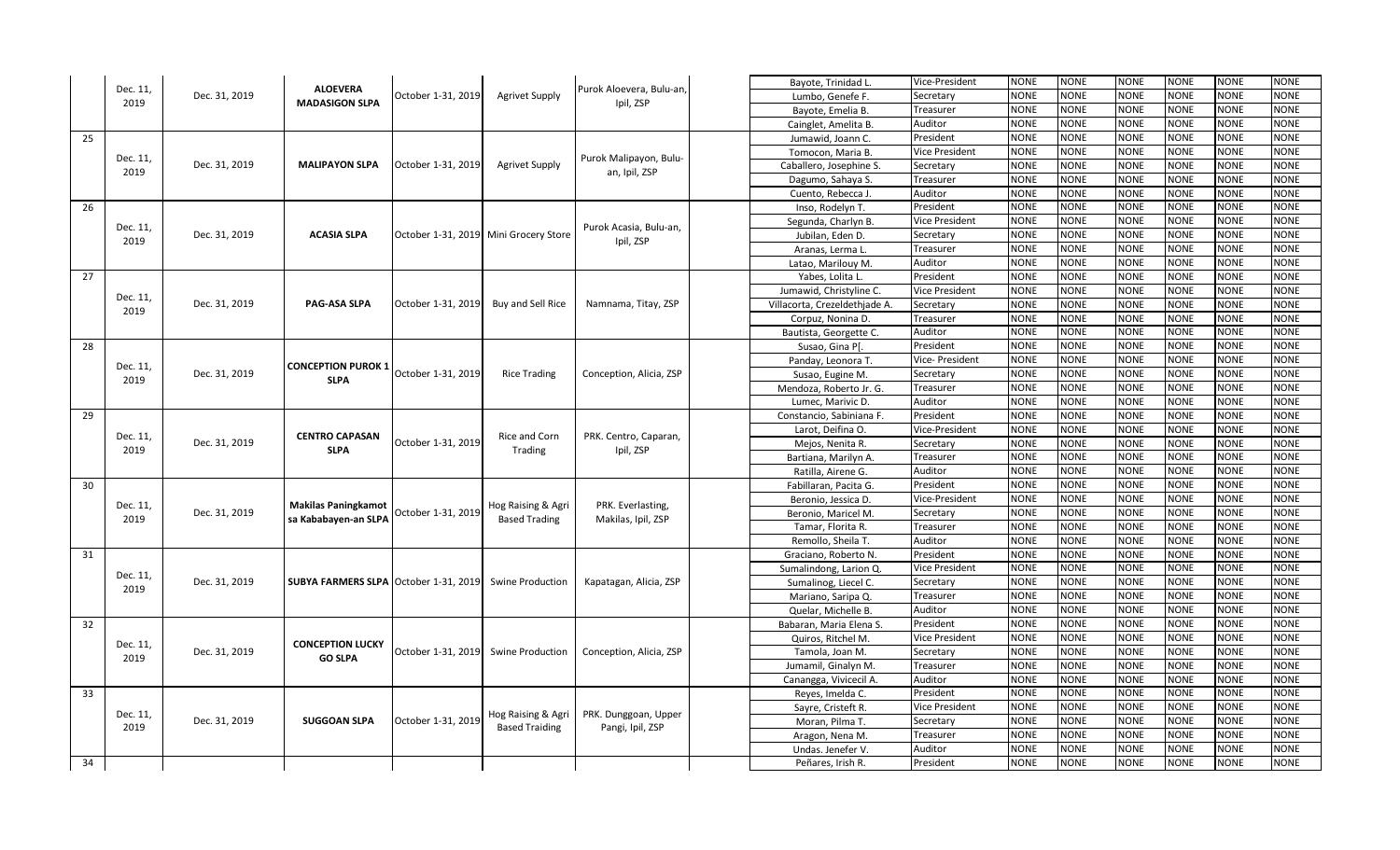|    |                  |               | <b>BAROG KABABAIHAN</b>                |                    |                                             | PRK. Rose, Makilas, Ipil,                                      | Atubang, Emila S.          | Vice- President | NONE        | NONE        | <b>NONE</b> | NONE        | NONE        | <b>NONE</b> |
|----|------------------|---------------|----------------------------------------|--------------------|---------------------------------------------|----------------------------------------------------------------|----------------------------|-----------------|-------------|-------------|-------------|-------------|-------------|-------------|
|    | Dec. 11,<br>2019 | Dec. 31, 2019 | <b>SLPA</b>                            | October 1-31, 2019 | Hog Raising & Agri<br><b>Based Traiding</b> | ZSP                                                            | Patagoc, Josephine C.      | Secretary       | NONE        | NONE        | <b>NONE</b> | <b>NONE</b> | <b>NONE</b> | <b>NONE</b> |
|    |                  |               |                                        |                    |                                             |                                                                | Roa, Jerill G.             | Treasurer       | <b>NONE</b> | <b>NONE</b> | <b>NONE</b> | <b>NONE</b> | <b>NONE</b> | <b>NONE</b> |
|    |                  |               |                                        |                    |                                             |                                                                | Perosa, Christina A.       | Auditor         | <b>NONE</b> | <b>NONE</b> | <b>NONE</b> | <b>NONE</b> | <b>NONE</b> | <b>NONE</b> |
| 35 |                  |               |                                        |                    |                                             |                                                                | Cagud, Rosalyn R.          | President       | NONE        | NONE        | <b>NONE</b> | <b>NONE</b> | <b>NONE</b> | <b>NONE</b> |
|    |                  |               |                                        |                    |                                             |                                                                | Navaja, Marilou V.         | Vice-President  | NONE        | <b>NONE</b> | <b>NONE</b> | NONE        | <b>NONE</b> | <b>NONE</b> |
|    | Dec. 11,         | Dec. 31, 2019 | THIRTEEN TOPS SLPA                     | October 1-31, 2019 | Agar-Agar                                   | Timbang-Timbang, Alicia,<br><b>ZSP</b>                         | Binudin, Sauda S.          | Secretary       | <b>NONE</b> | <b>NONE</b> | <b>NONE</b> | <b>NONE</b> | <b>NONE</b> | <b>NONE</b> |
|    | 2019             |               |                                        |                    | Production                                  |                                                                | Mawalaw, Kalsoma D.        | Treasurer       | <b>NONE</b> | <b>NONE</b> | <b>NONE</b> | <b>NONE</b> | <b>NONE</b> | <b>NONE</b> |
|    |                  |               |                                        |                    |                                             |                                                                | Ruiz, Normelita B.         | Auditor         | NONE        | <b>NONE</b> | <b>NONE</b> | <b>NONE</b> | NONE        | <b>NONE</b> |
| 36 |                  |               |                                        |                    |                                             |                                                                | Lambo, Bluezeth D          | President       | <b>NONE</b> | <b>NONE</b> | <b>NONE</b> | <b>NONE</b> | <b>NONE</b> | <b>NONE</b> |
|    |                  |               |                                        |                    |                                             |                                                                | Laranjo, Joel B.           | Vice-President  | <b>NONE</b> | NONE        | <b>NONE</b> | <b>NONE</b> | <b>NONE</b> | <b>NONE</b> |
|    | Dec. 11,         | Dec. 31, 2019 | <b>MALIPAYON FARMERS</b>               | October 1-31, 2019 | Swine Production                            | Milagrosa, Alicia, ZSP                                         | Pasa, Gracel Joy B.        | Secretary       | NONE        | <b>NONE</b> | <b>NONE</b> | <b>NONE</b> | NONE        | <b>NONE</b> |
|    | 2019             |               | <b>SLPA</b>                            |                    |                                             |                                                                | Palubon, Christina D.      | Treasurer       | NONE        | <b>NONE</b> | <b>NONE</b> | NONE        | <b>NONE</b> | <b>NONE</b> |
|    |                  |               |                                        |                    |                                             |                                                                | Temblor, Divina C.         | Auditor         | <b>NONE</b> | <b>NONE</b> | <b>NONE</b> | <b>NONE</b> | <b>NONE</b> | <b>NONE</b> |
| 37 |                  |               |                                        |                    |                                             |                                                                | Jamero, Erlinda T.         | President       | <b>NONE</b> | <b>NONE</b> | <b>NONE</b> | <b>NONE</b> | NONE        | <b>NONE</b> |
|    |                  |               |                                        |                    |                                             |                                                                | Dominguez, Romeo B.        | Vice President  | NONE        | <b>NONE</b> | <b>NONE</b> | <b>NONE</b> | VONE        | <b>NONE</b> |
|    | Dec. 11,         | Dec. 31, 2019 | <b>UPPER PAYONGAN</b>                  | October 1-31, 2019 | Swine Production                            | Payongan, Alicia, ZSP                                          | Maghanoy, Marbeth G.       | Secretary       | <b>NONE</b> | <b>NONE</b> | <b>NONE</b> | <b>NONE</b> | <b>NONE</b> | <b>NONE</b> |
|    | 2019             |               | <b>FARMERS SLPA</b>                    |                    |                                             |                                                                | Gange, Irenea T.           | Treasurer       | <b>NONE</b> | <b>NONE</b> | <b>NONE</b> | <b>NONE</b> | NONE        | NONE        |
|    |                  |               |                                        |                    |                                             |                                                                | Santos, Wilma D.           | Auditor         | <b>NONE</b> | <b>NONE</b> | <b>NONE</b> | <b>NONE</b> | <b>NONE</b> | NONE        |
| 38 |                  |               |                                        |                    |                                             |                                                                | Pinonggan, Margarita C.    | President       | NONE        | <b>NONE</b> | <b>NONE</b> | NONE        | <b>NONE</b> | <b>NONE</b> |
|    |                  |               |                                        |                    |                                             |                                                                | Hisu, Marissa A.           | Vice President  | <b>NONE</b> | <b>NONE</b> | <b>NONE</b> | <b>NONE</b> | NONE        | <b>NONE</b> |
|    | Dec. 11,         | Dec. 31, 2019 | <b>PUROK TALISAY</b>                   | October 1-31, 2019 | Agar-Agar                                   | Timbang-Timbang, Alicia,                                       | Iladan, Analuz P.          | Secretary       | NONE        | <b>NONE</b> | <b>NONE</b> | <b>NONE</b> | <b>NONE</b> | <b>NONE</b> |
|    | 2019             |               | <b>FARMERS SLPA</b>                    | Production         | ZSP                                         | Balimbingan, Uldareca S.                                       | Treasurer                  | NONE            | <b>NONE</b> | <b>NONE</b> | <b>NONE</b> | NONE        | NONE        |             |
|    |                  |               |                                        |                    |                                             |                                                                | Lacastesantos, Angelita R. | Auditor         | <b>NONE</b> | <b>NONE</b> | <b>NONE</b> | <b>NONE</b> | NONE        | <b>NONE</b> |
| 39 |                  |               |                                        |                    |                                             |                                                                | Sahi, Marjorie P.          | President       | <b>NONE</b> | <b>NONE</b> | <b>NONE</b> | <b>NONE</b> | <b>NONE</b> | <b>NONE</b> |
|    |                  |               |                                        |                    |                                             |                                                                | Perew-perew, Darwisa D.    | Vice President  | NONE        | <b>NONE</b> | <b>NONE</b> | <b>NONE</b> | VONE        | <b>NONE</b> |
|    | Dec. 11,         | Dec. 31, 2019 | PATAW AGAR-AGAR<br><b>FARMERS SLPA</b> | October 1-31, 2019 | Agar-Agar<br>Production                     | Timbang-Timbang, Alicia,<br>ZSP                                | Paji, Annura A.            | Secretary       | <b>NONE</b> | <b>NONE</b> | <b>NONE</b> | <b>NONE</b> | NONE        | <b>NONE</b> |
|    | 2019             |               |                                        |                    |                                             |                                                                | Perolina, Alnihar A        | Treasurer       | <b>NONE</b> | <b>NONE</b> | <b>NONE</b> | <b>NONE</b> | NONE        | <b>NONE</b> |
|    |                  |               |                                        |                    |                                             |                                                                | Allian, Isneraja S.        | Auditor         | NONE        | <b>NONE</b> | <b>NONE</b> | <b>NONE</b> | <b>NONE</b> | <b>NONE</b> |
| 40 |                  |               |                                        |                    |                                             |                                                                | Casim, Mocsin C.           | President       | NONE        | <b>NONE</b> | <b>NONE</b> | NONE        | NONE        | NONE        |
|    |                  |               |                                        |                    |                                             |                                                                | Laud, Kamrad N.            | Vice- President | <b>NONE</b> | <b>NONE</b> | <b>NONE</b> | <b>NONE</b> | <b>NONE</b> | <b>NONE</b> |
|    | Dec. 11,         | Dec. 31, 2019 | <b>BARAKAH SLPA</b>                    | October 1-31, 2019 | Agar-Agar                                   | PRK. Uranus,                                                   | Amersalih, Darwisa C.      | Secretary       | NONE        | <b>NONE</b> | <b>NONE</b> | <b>NONE</b> | NONE        | <b>NONE</b> |
|    | 2019             |               |                                        |                    | Production                                  | Bangkerohan, Ipil, ZSP                                         | Casim, Surudy C.           | Treasurer       | <b>NONE</b> | <b>NONE</b> | <b>NONE</b> | <b>NONE</b> | NONE        | <b>NONE</b> |
|    |                  |               |                                        |                    |                                             |                                                                | Indanan, Hanifa A.         | Auditor         | NONE        | <b>NONE</b> | <b>NONE</b> | NONE        | NONE        | <b>NONE</b> |
| 41 |                  |               |                                        |                    |                                             |                                                                | Allian, Rayhani B.         | President       | <b>NONE</b> | <b>NONE</b> | <b>NONE</b> | <b>NONE</b> | <b>NONE</b> | <b>NONE</b> |
|    |                  |               |                                        |                    |                                             |                                                                | Junaidi, Ihisar, J.        | Vice-President  | NONE        | <b>NONE</b> | <b>NONE</b> | <b>NONE</b> | NONE        | <b>NONE</b> |
|    | Dec. 11,         | Dec. 31, 2019 | <b>SAHAYA SLPA</b>                     |                    |                                             | October 1-31, 2019 Agar-Agar Farming   Conception, Alicia, ZSP | Allian, Patra A.           | Secretary       | <b>NONE</b> | NONE        | <b>NONE</b> | <b>NONE</b> | NONE        | NONE        |
|    | 2019             |               |                                        |                    |                                             |                                                                | Sarawi, Wilma D.           | Treasurer       | <b>NONE</b> | <b>NONE</b> | <b>NONE</b> | <b>NONE</b> | NONE        | <b>NONE</b> |
|    |                  |               |                                        |                    |                                             |                                                                | Sali, Sarah P.             | Auditor         | <b>NONE</b> | <b>NONE</b> | <b>NONE</b> | <b>NONE</b> | NONE        | <b>NONE</b> |
| 42 |                  |               |                                        |                    |                                             |                                                                | Tumimbang, Elsa J          | President       | <b>NONE</b> | <b>NONE</b> | <b>NONE</b> | <b>NONE</b> | NONE        | NONE        |
|    |                  |               |                                        |                    |                                             |                                                                | Delos Santos, Reynilda S.  | Vice-President  | <b>NONE</b> | <b>NONE</b> | <b>NONE</b> | <b>NONE</b> | NONE        | <b>NONE</b> |
|    | Dec. 11,         | Dec. 31, 2019 | ANG BAGONG BUHAY                       |                    | October 1-31, 2019 Agar-Agar Farming        | Timbang-Timbang, Alicia,                                       | Nayran, Pilarica E.        | Secretary       | <b>NONE</b> | <b>NONE</b> | <b>NONE</b> | <b>NONE</b> | NONE        | <b>NONE</b> |
|    | 2019             |               | <b>SLPA</b>                            |                    |                                             | <b>ZSP</b>                                                     | Pilar, Jecil A.            | Treasurer       | <b>NONE</b> | <b>NONE</b> | <b>NONE</b> | <b>NONE</b> | NONE        | <b>NONE</b> |
|    |                  |               |                                        |                    |                                             |                                                                | Dela Peña, Retchel S.      | Auditor         | <b>NONE</b> | <b>NONE</b> | <b>NONE</b> | <b>NONE</b> | NONE        | NONE        |
| 43 |                  |               |                                        |                    |                                             |                                                                | Diaz, Nenita C.            | President       | NONE        | <b>NONE</b> | <b>NONE</b> | <b>NONE</b> | NONE        | <b>NONE</b> |
|    |                  |               |                                        |                    |                                             |                                                                | Delator, Josefina G.       | Vice President  | NONE        | <b>NONE</b> | <b>NONE</b> | <b>NONE</b> | NONE        | <b>NONE</b> |
|    | Dec. 11,         | Dec. 31, 2019 | <b>SENTRO PAYONGAN</b>                 | October 1-31, 2019 | General                                     | Payongan, Alicia, ZSP                                          | Cotillar, Pilar S.         | Secretary       | <b>NONE</b> | <b>NONE</b> | <b>NONE</b> | <b>NONE</b> | NONE        | <b>NONE</b> |
|    | 2019             |               | <b>FARMERS SLPA</b>                    |                    | Merchandise                                 |                                                                | Santos, Flordeliza C       | Treasurer       | <b>NONE</b> | <b>NONE</b> | <b>NONE</b> | NONE        | NONE        | <b>NONE</b> |
|    |                  |               |                                        |                    |                                             |                                                                | Cotillar, Pilar S.         | Auditor         | <b>NONE</b> | <b>NONE</b> | <b>NONE</b> | <b>NONE</b> | <b>NONE</b> | <b>NONE</b> |
| 44 |                  |               |                                        |                    |                                             |                                                                | Mosqueda, Merly P.         | President       | <b>NONE</b> | <b>NONE</b> | <b>NONE</b> | <b>NONE</b> | <b>NONE</b> | <b>NONE</b> |
|    |                  |               |                                        |                    |                                             |                                                                |                            |                 |             |             |             |             |             |             |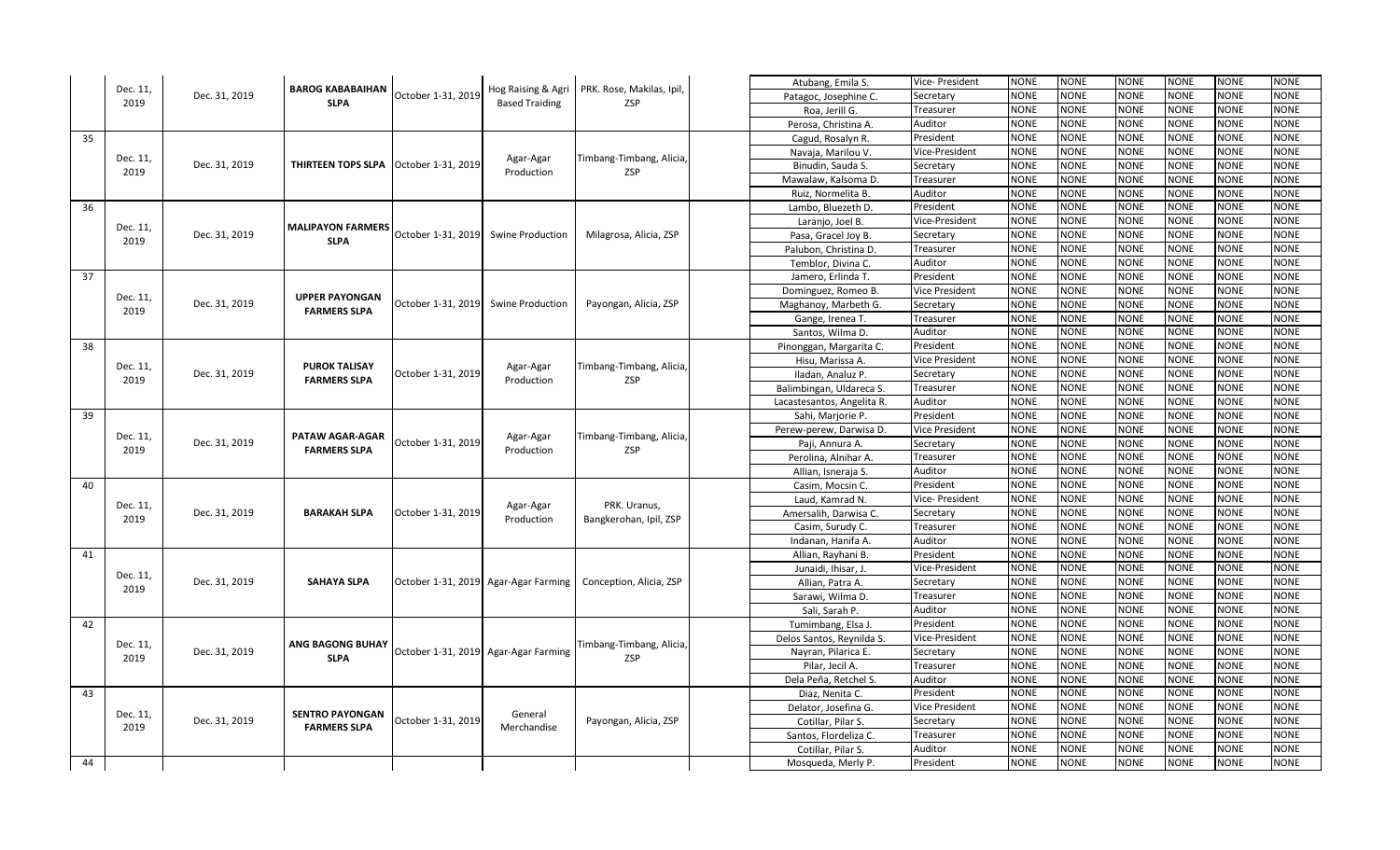|    |                  |               |                                           |                                        |                        |                                      | Villarin, Janith B.        | Vice President  | NONE        | NONE        | <b>NONE</b> | <b>NONE</b> | NONE        | <b>NONE</b> |
|----|------------------|---------------|-------------------------------------------|----------------------------------------|------------------------|--------------------------------------|----------------------------|-----------------|-------------|-------------|-------------|-------------|-------------|-------------|
|    | Dec. 11,<br>2019 | Dec. 31, 2019 | <b>LUTIMAN JOY</b><br><b>FARMERS SLPA</b> | October 1-31, 2019                     | General                | Lutiman, Alicia, ZSP                 | Agustin, Cecilia L.        | Secretary       | NONE        | <b>NONE</b> | <b>NONE</b> | <b>NONE</b> | <b>NONE</b> | <b>NONE</b> |
|    |                  |               |                                           |                                        | Merchandise            |                                      | Ramos, Jenifer L.          | Treasurer       | <b>NONE</b> | <b>NONE</b> | <b>NONE</b> | <b>NONE</b> | <b>NONE</b> | <b>NONE</b> |
|    |                  |               |                                           |                                        |                        |                                      | Alba, Jessica E.           | Auditor         | <b>NONE</b> | <b>NONE</b> | <b>NONE</b> | NONE        | <b>NONE</b> | <b>NONE</b> |
| 45 |                  |               |                                           |                                        |                        |                                      | Aguilar, Ruth A.           | President       | NONE        | <b>NONE</b> | <b>NONE</b> | <b>NONE</b> | <b>NONE</b> | <b>NONE</b> |
|    |                  |               |                                           |                                        |                        |                                      | Deocampo, Leah D.          | Vice President  | <b>NONE</b> | <b>NONE</b> | <b>NONE</b> | NONE        | <b>NONE</b> | <b>NONE</b> |
|    | Dec. 11,<br>2019 | Dec. 31, 2019 | <b>ANONANG SLPA</b>                       | October 1-31, 2019                     | General<br>Merchandise | Dalangin, Titay, ZSP                 | Deocampo, Remy B.          | Secretary       | <b>NONE</b> | <b>NONE</b> | <b>NONE</b> | <b>NONE</b> | <b>NONE</b> | <b>NONE</b> |
|    |                  |               |                                           |                                        |                        |                                      | Cabrellos, Lucia M.        | Treasurer       | NONE        | <b>NONE</b> | <b>NONE</b> | <b>NONE</b> | VONE        | <b>NONE</b> |
|    |                  |               |                                           |                                        |                        |                                      | Matunding, Bernandita R.   | Auditor         | <b>NONE</b> | <b>NONE</b> | <b>NONE</b> | NONE        | <b>NONE</b> | <b>NONE</b> |
| 46 |                  |               |                                           |                                        |                        |                                      | Anoy, Estrella B.          | President       | <b>NONE</b> | <b>NONE</b> | <b>NONE</b> | NONE        | <b>NONE</b> | <b>NONE</b> |
|    | Dec. 11,         |               | PUROK ORCHIDS BULU-                       |                                        | General                | Purok Orchids, Bulu-an,              | Sayson, Martina I          | Vice- President | <b>NONE</b> | <b>NONE</b> | <b>NONE</b> | NONE        | <b>NONE</b> | <b>NONE</b> |
|    | 2019             | Dec. 31, 2019 | <b>AN SLPA</b>                            | October 1-31, 2019                     | Merchandise            | Ipil, ZSP                            | Recaña, Lindeza G.         | Secretary       | <b>NONE</b> | <b>NONE</b> | <b>NONE</b> | NONE        | <b>NONE</b> | <b>NONE</b> |
|    |                  |               |                                           |                                        |                        |                                      | Septimo, Alvec S.          | Treasurer       | <b>NONE</b> | <b>NONE</b> | <b>NONE</b> | <b>NONE</b> | <b>NONE</b> | <b>NONE</b> |
|    |                  |               |                                           |                                        |                        |                                      | Tabanao, Genevieve G.      | Auditor         | NONE        | <b>NONE</b> | <b>NONE</b> | NONE        | VONE        | <b>NONE</b> |
| 47 |                  |               |                                           |                                        |                        |                                      | Sanson, Helen T.           | President       | <b>NONE</b> | <b>NONE</b> | <b>NONE</b> | <b>NONE</b> | <b>NONE</b> | <b>NONE</b> |
|    | Dec. 11,         |               | <b>CAMANGA-NARRA</b>                      |                                        | General                |                                      | Josos, Ginalyn A.          | Vice-President  | <b>NONE</b> | <b>NONE</b> | <b>NONE</b> | <b>NONE</b> | <b>NONE</b> | <b>NONE</b> |
|    | 2019             | Dec. 31, 2019 | <b>SLPA</b>                               | October 1-31, 2019                     | Merchandise            | Camanga, Titay, ZSP                  | Astaca-an, Atilyn S.       | Secretary       | <b>NONE</b> | <b>NONE</b> | <b>NONE</b> | <b>NONE</b> | NONE        | <b>NONE</b> |
|    |                  |               |                                           |                                        |                        |                                      | Sioting, Jessica A.        | Treasurer       | <b>NONE</b> | <b>NONE</b> | <b>NONE</b> | NONE        | <b>NONE</b> | <b>NONE</b> |
|    |                  |               |                                           |                                        |                        |                                      | Lagas, Alinia J.           | Auditor         | <b>NONE</b> | <b>NONE</b> | <b>NONE</b> | NONE        | <b>NONE</b> | <b>NONE</b> |
| 48 |                  |               |                                           |                                        |                        |                                      | Tahari, Ainul Paksa I.     | President       | NONE        | <b>NONE</b> | <b>NONE</b> | <b>NONE</b> | NONE        | <b>NONE</b> |
|    | Dec. 11,         |               |                                           |                                        | General<br>Merchandise | PRK. Bidc, Caparan, Ipil,<br>ZSP     | Dacula, Josephine M.       | Vice-President  | <b>NONE</b> | <b>NONE</b> | <b>NONE</b> | <b>NONE</b> | <b>NONE</b> | <b>NONE</b> |
|    | 2019             | Dec. 31, 2019 |                                           | <b>BIDC SLPA</b><br>October 1-31, 2019 |                        |                                      | Dacula, Rosie Claire B.    | Secretary       | <b>NONE</b> | <b>NONE</b> | <b>NONE</b> | NONE        | <b>NONE</b> | <b>NONE</b> |
|    |                  |               |                                           |                                        |                        |                                      | Ratilla, Leonora B.        | Treasurer       | <b>NONE</b> | <b>NONE</b> | <b>NONE</b> | <b>NONE</b> | <b>NONE</b> | <b>NONE</b> |
|    |                  |               |                                           |                                        |                        |                                      | bBartiana, Novie B.        | Auditor         | <b>NONE</b> | <b>NONE</b> | <b>NONE</b> | NONE        | <b>NONE</b> | <b>NONE</b> |
| 49 |                  |               |                                           |                                        |                        |                                      | Sabanal, Norissa A         | President       | <b>NONE</b> | <b>NONE</b> | <b>NONE</b> | <b>NONE</b> | <b>NONE</b> | <b>NONE</b> |
|    | Dec. 11,         |               |                                           |                                        | General                | PRK. Santan 1, Caparan,<br>Ipil, ZSP | Graciano, Dante A.         | Vice President  | NONE        | <b>NONE</b> | <b>NONE</b> | <b>NONE</b> | <b>NONE</b> | <b>NONE</b> |
|    | 2019             | Dec. 31, 2019 | <b>CAPARAN SLPA</b>                       | October 1-31, 2019                     | Merchandise            |                                      | Alfariz, Radzma A          | Secretary       | <b>NONE</b> | <b>NONE</b> | <b>NONE</b> | NONE        | <b>NONE</b> | <b>NONE</b> |
|    |                  |               |                                           |                                        |                        |                                      | Awang, Aiza T.             | Treasurer       | <b>NONE</b> | <b>NONE</b> | <b>NONE</b> | NONE        | NONE        | <b>NONE</b> |
|    |                  |               |                                           |                                        |                        |                                      | Segundo, Diana R.          | Auditor         | NONE        | <b>NONE</b> | <b>NONE</b> | <b>NONE</b> | <b>NONE</b> | <b>NONE</b> |
| 50 |                  |               |                                           |                                        |                        |                                      | Padilla, Josephine T.      | President       | <b>NONE</b> | <b>NONE</b> | <b>NONE</b> | NONE        | <b>NONE</b> | <b>NONE</b> |
|    | Dec. 11,         |               |                                           |                                        | General                |                                      | Pradel, Virginia L.        | Vice President  | <b>NONE</b> | <b>NONE</b> | <b>NONE</b> | <b>NONE</b> | <b>NONE</b> | <b>NONE</b> |
|    | 2019             | Dec. 31, 2019 | <b>PUROK NARRA SLPA</b>                   | October 1-31, 2019                     | Merchandise            | Palomoc, Titay, ZSP                  | Banatanto, Jhoan Marrie B. | Secretary       | <b>NONE</b> | <b>NONE</b> | <b>NONE</b> | NONE        | NONE        | <b>NONE</b> |
|    |                  |               |                                           |                                        |                        |                                      | Franco, Shenamy D.         | Treasurer       | <b>NONE</b> | <b>NONE</b> | <b>NONE</b> | <b>NONE</b> | <b>NONE</b> | <b>NONE</b> |
|    |                  |               |                                           |                                        |                        |                                      | Jocson, Maica P.           | Auditor         | <b>NONE</b> | <b>NONE</b> | <b>NONE</b> | NONE        | NONE        | <b>NONE</b> |
| 51 |                  |               |                                           |                                        |                        |                                      | Echavez, Ana Jane N.       | President       | NONE        | <b>NONE</b> | <b>NONE</b> | <b>NONE</b> | NONE        | <b>NONE</b> |
|    | Dec. 11,         |               |                                           |                                        | <b>Backyard Hog</b>    | PRK. Rose, Tiayon, Ipil,             | Monte Alegre, Erma P.      | Vice President  | <b>NONE</b> | <b>NONE</b> | <b>NONE</b> | NONE        | <b>NONE</b> | <b>NONE</b> |
|    | 2019             | Dec. 31, 2019 | <b>KALAMBUAN SLPA</b>                     | October 1-31, 2019                     | Raising                | ZSP                                  | Deiparine, Lorie P.        | Secretary       | <b>NONE</b> | <b>NONE</b> | <b>NONE</b> | NONE        | NONE        | <b>NONE</b> |
|    |                  |               |                                           |                                        |                        |                                      | Paalisbo, Amor B.          | Treasurer       | <b>NONE</b> | <b>NONE</b> | <b>NONE</b> | NONE        | NONE        | <b>NONE</b> |
| 52 |                  |               |                                           |                                        |                        |                                      | Salvador, Florida P.       | Auditor         | <b>NONE</b> | <b>NONE</b> | <b>NONE</b> | <b>NONE</b> | NONE        | <b>NONE</b> |
|    |                  |               |                                           |                                        |                        |                                      | Tubigon, Jonathan          | President       | <b>NONE</b> | <b>NONE</b> | <b>NONE</b> | <b>NONE</b> | NONE        | <b>NONE</b> |
|    |                  |               | Tugop Muslim Pamana                       |                                        | Wholesale/Retail-      |                                      | Randis, Aida               | Vice- President | <b>NONE</b> | NONE        | <b>NONE</b> | <b>NONE</b> | <b>NONE</b> | <b>NONE</b> |
|    | Dec. 11,         | Dec. 31, 2019 | <b>Rice and Groceries</b>                 | October 1-31, 2019                     | General                | Brgy. Tugop Muslim                   | Balahim, Lot-Lot           |                 | NONE        | <b>NONE</b> | <b>NONE</b> | NONE        | NONE        | <b>NONE</b> |
|    | 2019             |               | <b>SLPA</b>                               |                                        | Merchandise            | Titay, ZSP                           |                            | Secretary       |             |             |             |             |             |             |
|    |                  |               |                                           |                                        |                        |                                      | Rule, Donna S.             | Treasurer       | <b>NONE</b> | NONE        | <b>NONE</b> | NONE        | <b>NONE</b> | NONE        |
|    |                  |               |                                           |                                        |                        |                                      | Tubigon, Elsa              | Auditor         | <b>NONE</b> | <b>NONE</b> | <b>NONE</b> | <b>NONE</b> | <b>NONE</b> | <b>NONE</b> |
| 53 |                  |               |                                           |                                        |                        |                                      | Languindo, Mateo P.        | President       | <b>NONE</b> | <b>NONE</b> | <b>NONE</b> | NONE        | NONE        | <b>NONE</b> |
|    |                  |               |                                           |                                        | Wholesale/Retail-      |                                      | Tacloban, Flora S.         | Vice-President  | <b>NONE</b> | NONE        | <b>NONE</b> | NONE        | NONE        | NONE        |
|    | Dec. 11,         | Dec. 31, 2019 | ΜΑΗΑΥΑΗΑΥ<br><b>PAMANA SLPA</b>           | October 1-31, 2019                     | General<br>Merchandise | Mahayahay, Talusan,                  | Cosep, Anna V.             | Secretary       | <b>VONE</b> | <b>NONE</b> | <b>NONE</b> | NONE        | <b>NONE</b> | <b>NONE</b> |
|    | 2019             |               |                                           |                                        |                        | ZSP                                  | Momo, Jocelyn T.           | Treasurer       | <b>NONE</b> | <b>NONE</b> | <b>NONE</b> | NONE        | <b>NONE</b> | <b>NONE</b> |
|    |                  |               |                                           |                                        |                        |                                      |                            |                 |             |             |             |             |             |             |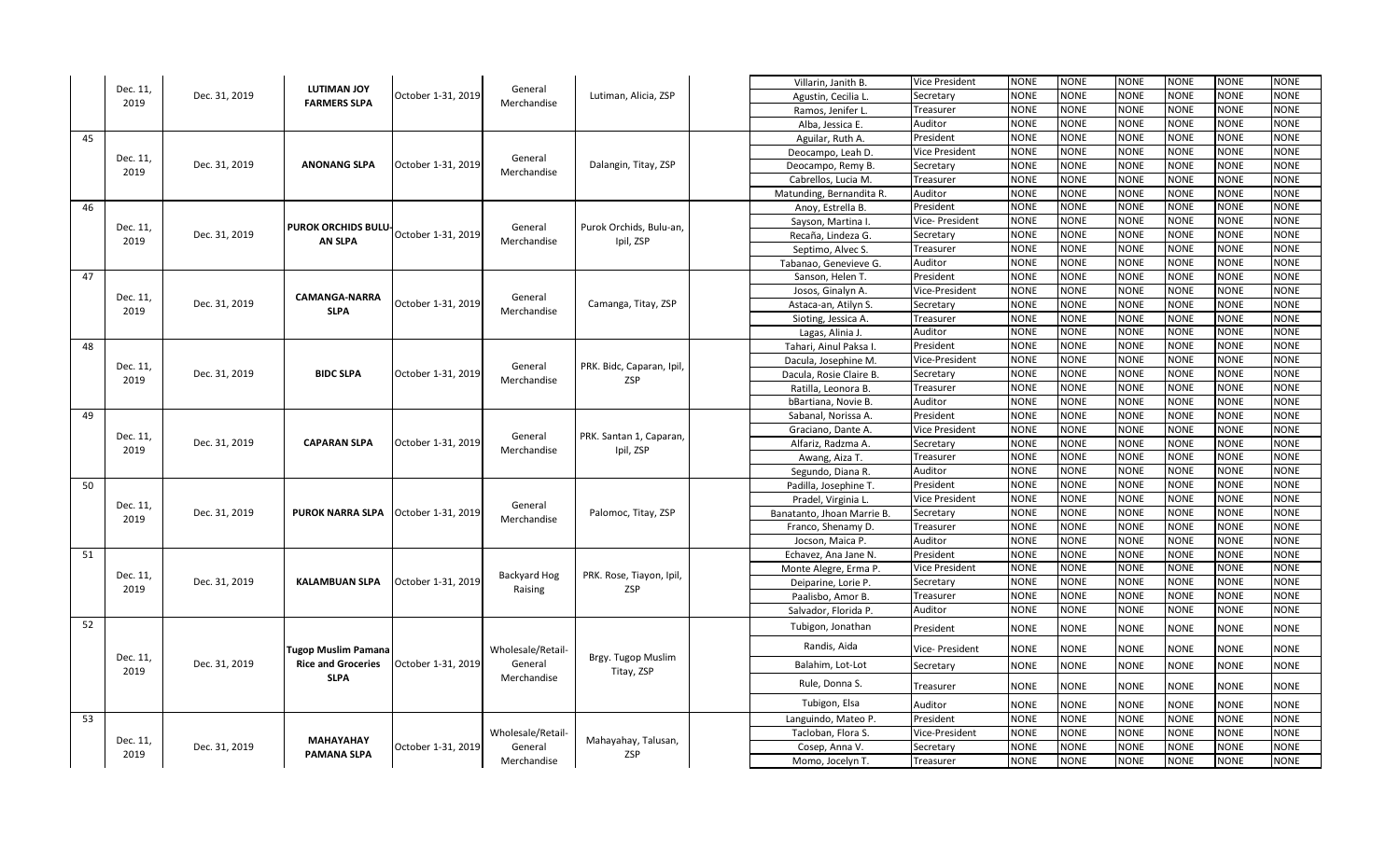|    |                  |               |                                                                  |                    |                                         |                       | Momo, Rosemarie E.      | Auditor               | <b>NONE</b> | <b>NONE</b> | <b>NONE</b> | <b>NONE</b> | <b>NONE</b> | <b>NONE</b> |
|----|------------------|---------------|------------------------------------------------------------------|--------------------|-----------------------------------------|-----------------------|-------------------------|-----------------------|-------------|-------------|-------------|-------------|-------------|-------------|
| 54 |                  |               |                                                                  |                    |                                         |                       | Salazar, Mercedita F.   | President             | <b>NONE</b> | NONE        | <b>NONE</b> | <b>NONE</b> | <b>NONE</b> | <b>NONE</b> |
|    |                  |               | <b>Upper Tungaw</b>                                              |                    | Wholesale/Retail-                       |                       | Fernandez, Gemmalyn I.  | Vice-President        | <b>NONE</b> | NONE        | NONE        | <b>NONE</b> | <b>NONE</b> | <b>NONE</b> |
|    | Dec. 11,<br>2019 | Dec. 31, 2019 | Pamana Sustainable<br><b>Livelihood Program</b>                  | October 1-31, 2019 | General                                 | Upper Tungawan, ZSP   | Magbanua, Maybelyn D.   | Secretary             | <b>NONE</b> | NONE        | NONE        | <b>NONE</b> | <b>NONE</b> | <b>NONE</b> |
|    |                  |               | Association                                                      |                    | Merchandise                             |                       | Dela Cruz, Arlene B.    | Treasurer             | <b>NONE</b> | <b>NONE</b> | <b>NONE</b> | <b>NONE</b> | <b>NONE</b> | <b>NONE</b> |
|    |                  |               |                                                                  |                    |                                         |                       | Mapanao, Lorenda A.     | Auditor               | <b>NONE</b> | NONE        | NONE        | <b>NONE</b> | <b>NONE</b> | <b>NONE</b> |
| 55 |                  |               |                                                                  |                    |                                         |                       | Jumdani, Alibsar J.     | President             | <b>NONE</b> | <b>NONE</b> | <b>NONE</b> | <b>NONE</b> | <b>NONE</b> | <b>NONE</b> |
|    |                  |               | POBLACION TALUSAN                                                |                    |                                         |                       | Jamasali, Satra M.      | <b>Vice President</b> | <b>NONE</b> | <b>NONE</b> | <b>NONE</b> | <b>NONE</b> | <b>NONE</b> | <b>NONE</b> |
|    | Dec. 11,         | Dec. 31, 2019 | <b>PANTAWID</b>                                                  | October 1-31, 2019 | General                                 | Brgy. Poblacion, ZSP  | Pacheco, Ruaida M.      | Secretary             | <b>NONE</b> | <b>NONE</b> | NONE        | <b>NONE</b> | <b>NONE</b> | <b>NONE</b> |
|    | 2019             |               | <b>ASSOCIATION SLPA</b>                                          |                    | Merchandise                             |                       | Samat, Abdurashid S.    | Treasurer             | <b>NONE</b> | <b>NONE</b> | NONE        | <b>NONE</b> | <b>NONE</b> | <b>NONE</b> |
|    |                  |               |                                                                  |                    |                                         |                       | Jail, Abbilul S.        | Auditor               | <b>NONE</b> | <b>NONE</b> | NONE        | <b>NONE</b> | <b>NONE</b> | <b>NONE</b> |
| 56 |                  |               |                                                                  |                    |                                         |                       | Lagrimas, Merceditha R. | President             | <b>NONE</b> | <b>NONE</b> | <b>NONE</b> | <b>NONE</b> | <b>NONE</b> | <b>NONE</b> |
|    |                  |               |                                                                  |                    |                                         |                       | Momo, Edna C.           | <b>Vice President</b> | <b>NONE</b> | <b>NONE</b> | NONE        | <b>NONE</b> | <b>NONE</b> | <b>NONE</b> |
|    | Dec. 11,         | Dec. 31, 2019 | <b>SAMOTE PAMANA</b>                                             | October 1-31, 2019 | Agriculturals                           | Brgy. Samote ZSP      | Moneva, Anachel Q.      | Secretary             | <b>NONE</b> | <b>NONE</b> | <b>NONE</b> | <b>NONE</b> | <b>NONE</b> | <b>NONE</b> |
|    | 2019             |               | <b>ASSOCIATION SLPA</b>                                          |                    | Supplies                                |                       | Bande, Ashirley P.      | Treasurer             | <b>NONE</b> | <b>NONE</b> | <b>NONE</b> | <b>NONE</b> | <b>NONE</b> | <b>NONE</b> |
|    |                  |               |                                                                  |                    |                                         |                       | Abanid, Rolando P       | Auditor               | <b>NONE</b> | <b>NONE</b> | <b>NONE</b> | <b>NONE</b> | <b>NONE</b> | <b>NONE</b> |
| 57 |                  |               |                                                                  |                    |                                         |                       | Tabo-Tabo, Rosalie B.   | President             | <b>NONE</b> | <b>NONE</b> | NONE        | <b>NONE</b> | <b>NONE</b> | <b>NONE</b> |
|    |                  |               | TIGBANUANG                                                       |                    |                                         |                       | Angua, Nasria M.        | <b>Vice President</b> | <b>NONE</b> | <b>NONE</b> | <b>NONE</b> | <b>NONE</b> | <b>NONE</b> | <b>NONE</b> |
|    | Dec. 11,         | Dec. 31, 2019 | <b>PAMANA LIVELIHOOD</b> October 1-31, 2019 Agriculturals Supply |                    |                                         | Tigbanuang, Tungawan, | Bosquit, Christie A     | Secretary             | <b>NONE</b> | <b>NONE</b> | NONE        | <b>NONE</b> | <b>NONE</b> | <b>NONE</b> |
|    | 2019             |               | <b>ASSOCIATION</b>                                               |                    |                                         | <b>ZSP</b>            | Kalim, Auna D.          | Treasurer             | <b>NONE</b> | NONE        | <b>NONE</b> | <b>NONE</b> | <b>NONE</b> | <b>NONE</b> |
|    |                  |               |                                                                  |                    |                                         |                       | Ruiz, Ritchel A.        | Auditor               | <b>NONE</b> | <b>NONE</b> | NONE        | <b>NONE</b> | <b>NONE</b> | <b>NONE</b> |
| 58 |                  |               |                                                                  |                    |                                         |                       | Paraja, Jamal A.        | President             | <b>NONE</b> | <b>NONE</b> | <b>NONE</b> | <b>NONE</b> | <b>NONE</b> | <b>NONE</b> |
|    |                  |               |                                                                  |                    |                                         |                       | Hamja, Nuhi T           | Vice- President       | <b>NONE</b> | NONE        | NONE        | <b>NONE</b> | <b>NONE</b> | <b>NONE</b> |
|    | Dec. 11,         | Dec. 31, 2019 | <b>TUBURAN PAMANA</b>                                            | October 1-31, 2019 | Fish, Squid Fishing                     | Tuburan, Talusan, ZSP | Ummar, Abdul Azis T.    | Secretary             | <b>NONE</b> | <b>NONE</b> | <b>NONE</b> | <b>NONE</b> | <b>NONE</b> | <b>NONE</b> |
|    | 2019             |               | <b>ASSOCIATION SLPA</b>                                          |                    | and Traiding                            |                       | Talib, Hatta A.         | Treasurer             | <b>NONE</b> | <b>NONE</b> | NONE        | <b>NONE</b> | <b>NONE</b> | <b>NONE</b> |
|    |                  |               |                                                                  |                    |                                         |                       | Paraja, Jul T.          | Auditor               | <b>NONE</b> | <b>NONE</b> | NONE        | <b>NONE</b> | <b>NONE</b> | <b>NONE</b> |
| 59 |                  |               |                                                                  |                    |                                         |                       | Asgal, Salma            | President             | <b>NONE</b> | <b>NONE</b> | NONE        | <b>NONE</b> | <b>NONE</b> | <b>NONE</b> |
|    |                  |               | <b>DALANGIN MUSLIM</b>                                           |                    |                                         |                       | Lahibul, Judith C.      | Vice-President        | <b>NONE</b> | <b>NONE</b> | <b>NONE</b> | <b>NONE</b> | <b>NONE</b> | <b>NONE</b> |
|    | Dec. 11,         | Dec. 31, 2019 | <b>GROCERIES SLP</b>                                             | October 1-31, 201  | Rice and Grocery                        | Brgy. Dalangin Muslim | Tan Halima M.           | Secretary             | <b>NONE</b> | <b>NONE</b> | NONE        | <b>NONE</b> | <b>NONE</b> | <b>NONE</b> |
|    | 2019             |               | <b>ASSOCIATION</b>                                               |                    | Wholesale & Retai                       | Titay, ZSP            | Nastain, Jumaira        | Treasurer             | <b>NONE</b> | <b>NONE</b> | <b>NONE</b> | <b>NONE</b> | <b>NONE</b> | <b>NONE</b> |
|    |                  |               |                                                                  |                    |                                         |                       | Siha Hassan             | Auditor               | <b>NONE</b> | <b>NONE</b> | <b>NONE</b> | <b>NONE</b> | <b>NONE</b> | <b>NONE</b> |
| 60 |                  |               |                                                                  |                    |                                         |                       | Dajoya, Jovy P.         | President             | <b>NONE</b> | <b>NONE</b> | <b>NONE</b> | <b>NONE</b> | <b>NONE</b> | <b>NONE</b> |
|    |                  |               |                                                                  |                    |                                         |                       | Lazaga, Jeana F.        | Vice-President        | <b>NONE</b> | <b>NONE</b> | <b>NONE</b> | <b>NONE</b> | <b>NONE</b> | <b>NONE</b> |
|    | Dec. 11,         | Dec. 31, 2019 | LAPARAY PAMANA                                                   | October 1-31, 2019 | Agricultural and                        | Laparay, Talusan, ZSP | Gucela, Jerlie Y.       | Secretary             | <b>NONE</b> | <b>NONE</b> | <b>NONE</b> | <b>NONE</b> | <b>NONE</b> | <b>NONE</b> |
|    | 2019             |               | <b>ASSOCIATION SLPA</b>                                          |                    | <b>Fishing Supply</b>                   |                       | Gumadlas, Eglorita B    | Treasurer             | <b>NONE</b> | <b>NONE</b> | <b>NONE</b> | <b>NONE</b> | <b>NONE</b> | <b>NONE</b> |
|    |                  |               |                                                                  |                    |                                         |                       | Patangan, Merricel G.   | Auditor               | <b>NONE</b> | <b>NONE</b> | <b>NONE</b> | <b>NONE</b> | <b>NONE</b> | <b>NONE</b> |
| 61 |                  |               |                                                                  |                    |                                         |                       | Encabo, Allan C,        | President             | <b>NONE</b> | NONE        | <b>NONE</b> | <b>NONE</b> | <b>NONE</b> | <b>NONE</b> |
|    | Dec. 11,         |               | <b>CAWILAN PAMANA</b>                                            |                    | Rice, Corn &                            |                       | Lacquio, Eda V.         | <b>Vice President</b> | <b>NONE</b> | NONE        | <b>NONE</b> | NONE        | <b>NONE</b> | <b>NONE</b> |
|    | 2019             | Dec. 31, 2019 | <b>SLPA</b>                                                      | October 1-31, 2019 | <b>Agricultural Supply</b>              | Cawilan, Talusan, ZSP | Lubguban, Joy Denie L   | Secretary             | <b>NONE</b> | <b>NONE</b> | <b>NONE</b> | <b>NONE</b> | <b>NONE</b> | <b>NONE</b> |
|    |                  |               |                                                                  |                    |                                         |                       | Carpio, Josephine L.    | Treasurer             | <b>NONE</b> | NONE        | <b>NONE</b> | <b>NONE</b> | NONE        | <b>NONE</b> |
|    |                  |               |                                                                  |                    |                                         |                       | Alowa, Filma R.         | Auditor               | <b>NONE</b> | NONE        | <b>NONE</b> | NONE        | <b>NONE</b> | <b>NONE</b> |
| 62 |                  |               |                                                                  |                    | Gandaan & Santa                         |                       | Pandial, Rolando T.     | President             | <b>NONE</b> | <b>NONE</b> | <b>NONE</b> | <b>NONE</b> | <b>NONE</b> | <b>NONE</b> |
|    |                  |               | <b>MCCT GANDAAN</b>                                              |                    |                                         |                       | Clamor, Maricel I       | <b>Vice President</b> | <b>NONE</b> | NONE        | <b>NONE</b> | NONE        | <b>NONE</b> | <b>NONE</b> |
|    | Dec. 11,<br>2019 | Dec. 31, 2019 | <b>FISHING BOATS</b>                                             | October 1-31, 2019 | Maria MCCT-IP                           | Gandaan and Santa     | Gomez, Windell D.       | Secretary             | <b>NONE</b> | <b>NONE</b> | NONE        | <b>NONE</b> | <b>NONE</b> | <b>NONE</b> |
|    |                  |               | <b>ASSOCIATION</b>                                               |                    | <b>Fishing Boats for</b><br>the Fishers | Maria, Olutanga, ZSP  | Sumalinog, Edwin        | Treasurer             | <b>NONE</b> | <b>NONE</b> | NONE        | <b>NONE</b> | <b>NONE</b> | <b>NONE</b> |
|    |                  |               |                                                                  |                    |                                         |                       | Boholst, Mylene E.      | Auditor               | <b>NONE</b> | <b>NONE</b> | <b>NONE</b> | <b>NONE</b> | <b>NONE</b> | <b>NONE</b> |
| 63 |                  |               |                                                                  |                    |                                         |                       | Pubadora, Reneboy B.    | President             | <b>NONE</b> | <b>NONE</b> | <b>NONE</b> | <b>NONE</b> | <b>NONE</b> | <b>NONE</b> |